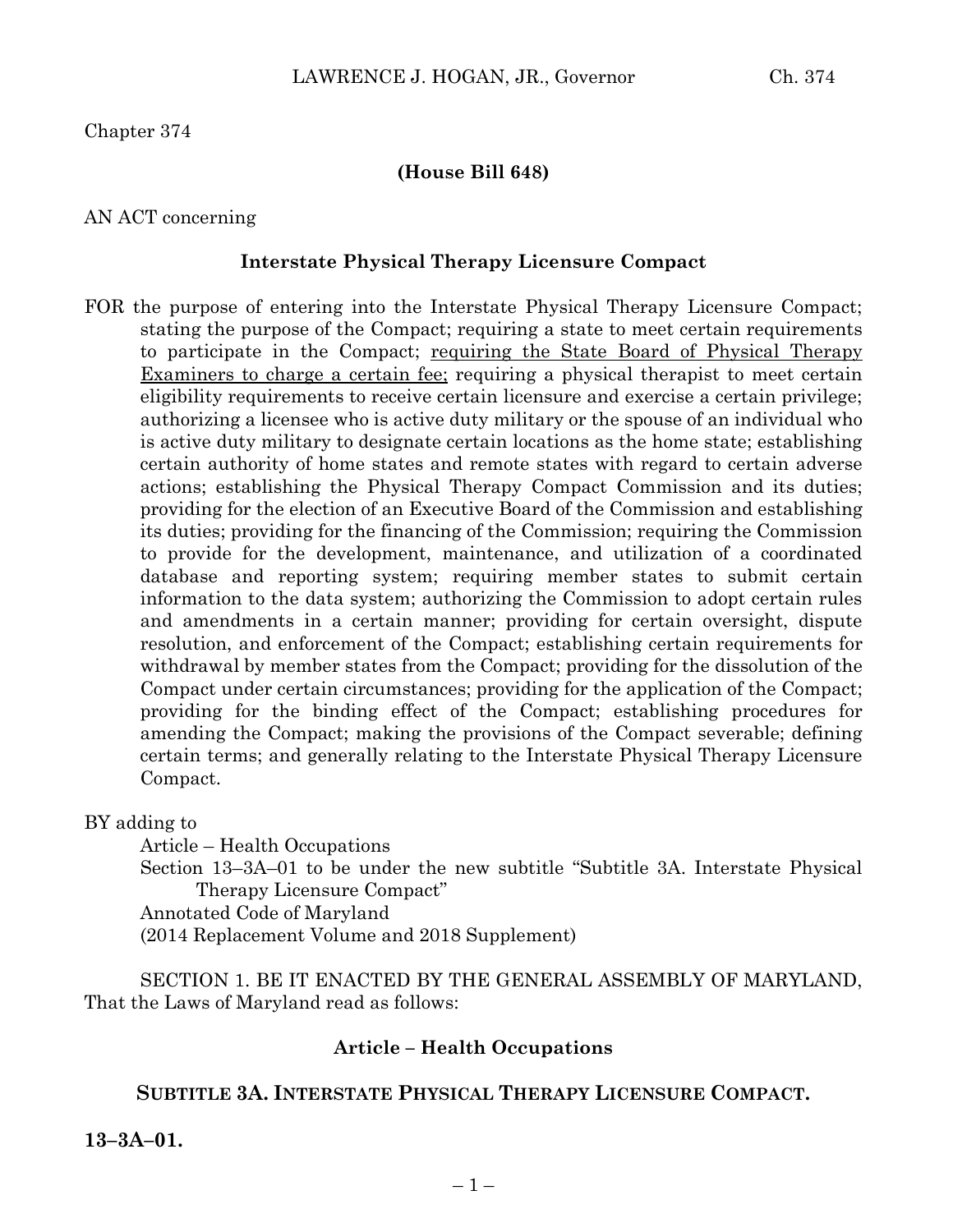**THE INTERSTATE PHYSICAL THERAPY LICENSURE COMPACT IS ENACTED INTO LAW AND ENTERED INTO WITH ALL OTHER STATES LEGALLY JOINING IN IT IN THE FORM SUBSTANTIALLY AS IT APPEARS IN THIS SECTION AS FOLLOWS:**

# **SECTION 1. PURPOSE**

**THE PURPOSE OF THIS COMPACT IS TO FACILITATE INTERSTATE PRACTICE OF PHYSICAL THERAPY WITH THE GOAL OF IMPROVING PUBLIC ACCESS TO PHYSICAL THERAPY SERVICES. THE PRACTICE OF PHYSICAL THERAPY OCCURS IN THE STATE WHERE THE PATIENT/CLIENT IS LOCATED AT THE TIME OF THE PATIENT/CLIENT ENCOUNTER. THE COMPACT PRESERVES THE REGULATORY AUTHORITY OF STATES TO PROTECT PUBLIC HEALTH AND SAFETY THROUGH THE CURRENT SYSTEM OF STATE LICENSURE. THIS COMPACT IS DESIGNED TO ACHIEVE THE FOLLOWING OBJECTIVES:**

**(1) INCREASE PUBLIC ACCESS TO PHYSICAL THERAPY SERVICES BY PROVIDING FOR THE MUTUAL RECOGNITION OF OTHER MEMBER STATE LICENSES;**

**(2) ENHANCE THE STATES' ABILITY TO PROTECT THE PUBLIC'S HEALTH AND SAFETY;**

**(3) ENCOURAGE THE COOPERATION OF MEMBER STATES IN REGULATING MULTI–STATE PHYSICAL THERAPY PRACTICE;**

**(4) SUPPORT SPOUSES OF RELOCATING MILITARY MEMBERS;**

**(5) ENHANCE THE EXCHANGE OF LICENSURE, INVESTIGATIVE, AND DISCIPLINARY INFORMATION BETWEEN MEMBER STATES; AND** 

**(6) ALLOW A REMOTE STATE TO HOLD A PROVIDER OF SERVICES WITH A COMPACT PRIVILEGE IN THAT STATE ACCOUNTABLE TO THAT STATE'S PRACTICE STANDARDS.**

# **SECTION 2. DEFINITIONS**

**AS USED IN THIS COMPACT, AND EXCEPT AS OTHERWISE PROVIDED, THE FOLLOWING DEFINITIONS SHALL APPLY:**

**(1) "ACTIVE DUTY MILITARY" MEANS FULL–TIME DUTY STATUS IN THE ACTIVE UNIFORMED SERVICE OF THE UNITED STATES, INCLUDING MEMBERS OF THE NATIONAL GUARD AND RESERVE ON ACTIVE DUTY ORDERS PURSUANT TO 10 U.S.C. SECTION 1209 AND 1211.**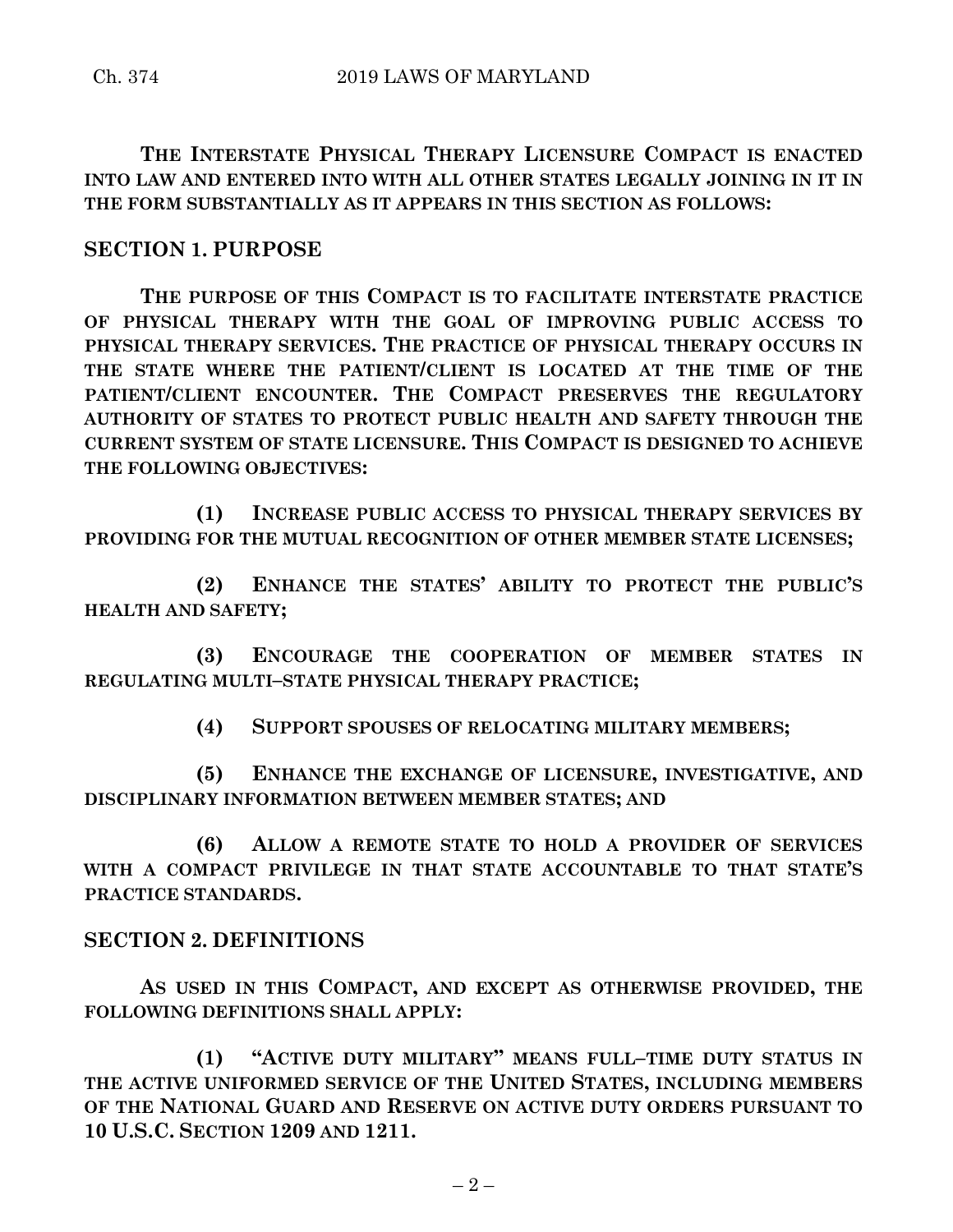**(2) "ADVERSE ACTION" MEANS DISCIPLINARY ACTION TAKEN BY A PHYSICAL THERAPY LICENSING BOARD BASED UPON MISCONDUCT, UNACCEPTABLE PERFORMANCE, OR A COMBINATION OF BOTH.**

**(3) "ALTERNATIVE PROGRAM" MEANS A NONDISCIPLINARY MONITORING OR PRACTICE REMEDIATION PROCESS APPROVED BY A PHYSICAL THERAPY LICENSING BOARD. THIS INCLUDES, BUT IS NOT LIMITED TO, SUBSTANCE ABUSE ISSUES.**

**(4) "COMPACT PRIVILEGE" MEANS THE AUTHORIZATION GRANTED BY A REMOTE STATE TO ALLOW A LICENSEE FROM ANOTHER MEMBER STATE TO PRACTICE AS A PHYSICAL THERAPIST OR WORK AS A PHYSICAL THERAPIST ASSISTANT IN THE REMOTE STATE UNDER ITS LAWS AND RULES. THE PRACTICE OF PHYSICAL THERAPY OCCURS IN THE MEMBER STATE WHERE THE PATIENT/CLIENT IS LOCATED AT THE TIME OF THE PATIENT/CLIENT ENCOUNTER.**

**(5) "CONTINUING COMPETENCE" MEANS A REQUIREMENT, AS A CONDITION OF LICENSE RENEWAL, TO PROVIDE EVIDENCE OF PARTICIPATION IN, AND/OR COMPLETION OF, EDUCATIONAL AND PROFESSIONAL ACTIVITIES RELEVANT TO PRACTICE OR AREA OF WORK.**

**(6) "DATA SYSTEM" MEANS A REPOSITORY OF INFORMATION ABOUT LICENSEES, INCLUDING EXAMINATION, LICENSURE, INVESTIGATIVE, COMPACT PRIVILEGE, AND ADVERSE ACTION.**

**(7) "ENCUMBERED LICENSE" MEANS A LICENSE THAT A PHYSICAL THERAPY LICENSING BOARD HAS LIMITED IN ANY WAY.**

**(8) "EXECUTIVE BOARD" MEANS A GROUP OF DIRECTORS ELECTED OR APPOINTED TO ACT ON BEHALF OF, AND WITHIN THE POWERS GRANTED TO THEM BY, THE COMMISSION.**

**(9) "HOME STATE" MEANS THE MEMBER STATE THAT IS THE LICENSEE'S PRIMARY STATE OF RESIDENCE.**

**(10) "INVESTIGATIVE INFORMATION" MEANS INFORMATION, RECORDS, AND DOCUMENTS RECEIVED OR GENERATED BY A PHYSICAL THERAPY LICENSING BOARD PURSUANT TO AN INVESTIGATION.**

**(11) "JURISPRUDENCE REQUIREMENT" MEANS THE ASSESSMENT OF AN INDIVIDUAL'S KNOWLEDGE OF THE LAWS AND RULES GOVERNING THE PRACTICE OF PHYSICAL THERAPY IN A STATE.**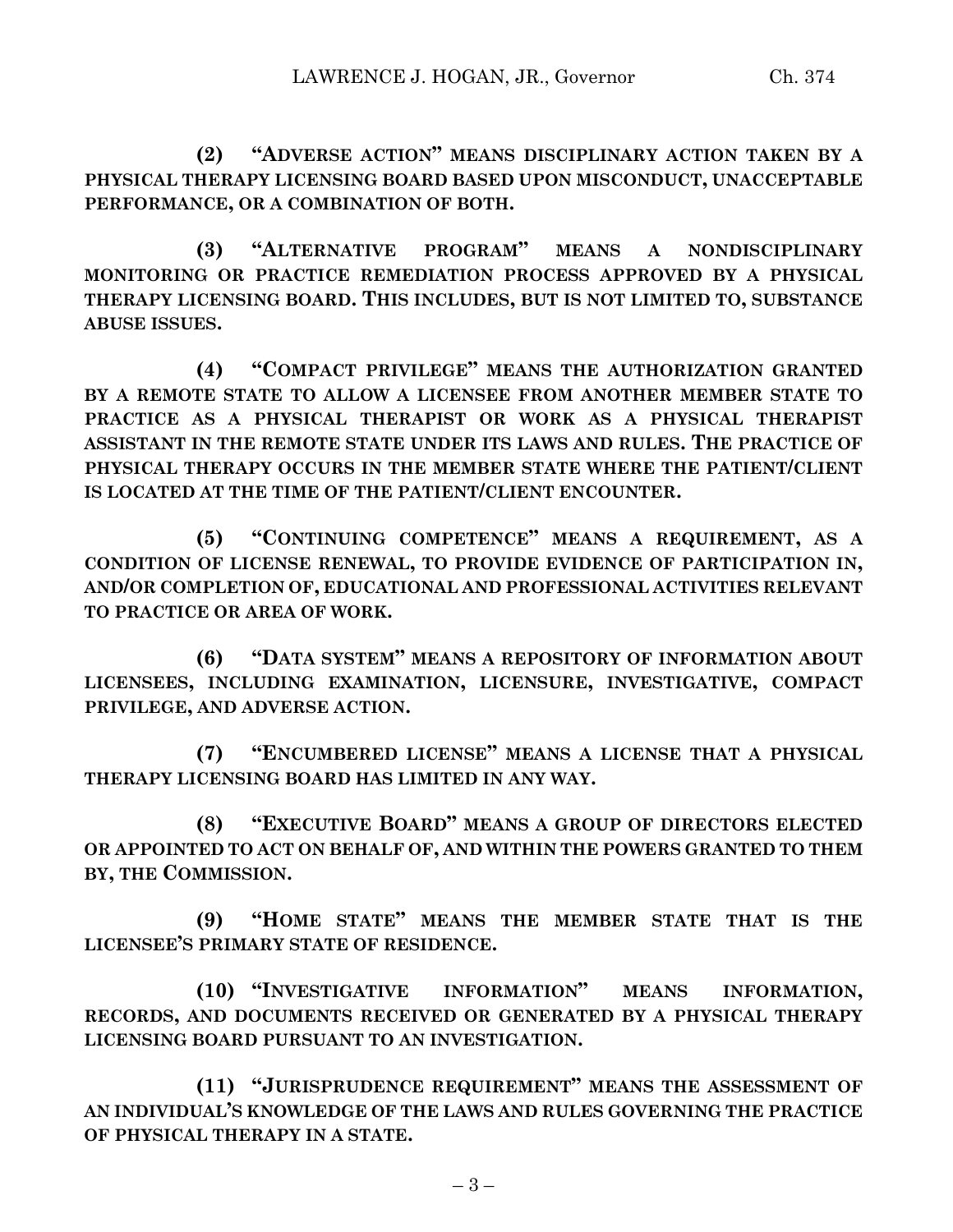**(12) "LICENSEE" MEANS AN INDIVIDUAL WHO CURRENTLY HOLDS AN AUTHORIZATION FROM THE STATE TO PRACTICE AS A PHYSICAL THERAPIST OR TO WORK AS A PHYSICAL THERAPIST ASSISTANT.**

**(13) "MEMBER STATE" MEANS A STATE THAT HAS ENACTED THE COMPACT.**

**(14) "PARTY STATE" MEANS ANY MEMBER STATE IN WHICH A LICENSEE HOLDS A CURRENT LICENSE OR COMPACT PRIVILEGE OR IS APPLYING FOR A LICENSE OR COMPACT PRIVILEGE.**

**(15) "PHYSICAL THERAPIST" MEANS AN INDIVIDUAL WHO IS LICENSED BY A STATE TO PRACTICE PHYSICAL THERAPY.**

**(16) "PHYSICAL THERAPIST ASSISTANT" MEANS AN INDIVIDUAL WHO IS LICENSED/CERTIFIED BY A STATE AND WHO ASSISTS THE PHYSICAL THERAPIST IN SELECTED COMPONENTS OF PHYSICAL THERAPY.**

**(17) "PHYSICAL THERAPY," "PHYSICAL THERAPY PRACTICE," AND "THE PRACTICE OF PHYSICAL THERAPY" MEAN THE CARE AND SERVICES PROVIDED BY OR UNDER THE DIRECTION AND SUPERVISION OF A LICENSED PHYSICAL THERAPIST.**

**(18) "PHYSICAL THERAPY COMPACT COMMISSION" OR "COMMISSION" MEANS THE NATIONAL ADMINISTRATIVE BODY WHOSE MEMBERSHIP CONSISTS OF ALL STATES THAT HAVE ENACTED THE COMPACT.**

**(19) "PHYSICAL THERAPY LICENSING BOARD" OR "LICENSING BOARD" MEANS THE AGENCY OF A STATE THAT IS RESPONSIBLE FOR THE LICENSING AND REGULATION OF PHYSICAL THERAPISTS AND PHYSICAL THERAPIST ASSISTANTS.**

**(20) "REMOTE STATE" MEANS A MEMBER STATE OTHER THAN THE HOME STATE, WHERE A LICENSEE IS EXERCISING OR SEEKING TO EXERCISE THE COMPACT PRIVILEGE.**

**(21) "RULE" MEANS A REGULATION, PRINCIPLE, OR DIRECTIVE PROMULGATED BY THE COMMISSION THAT HAS THE FORCE OF LAW.**

**(22) "STATE" MEANS ANY STATE, COMMONWEALTH, DISTRICT, OR TERRITORY OF THE UNITED STATES OF AMERICA THAT REGULATES THE PRACTICE OF PHYSICAL THERAPY.**

**SECTION 3. STATE PARTICIPATION IN THE COMPACT**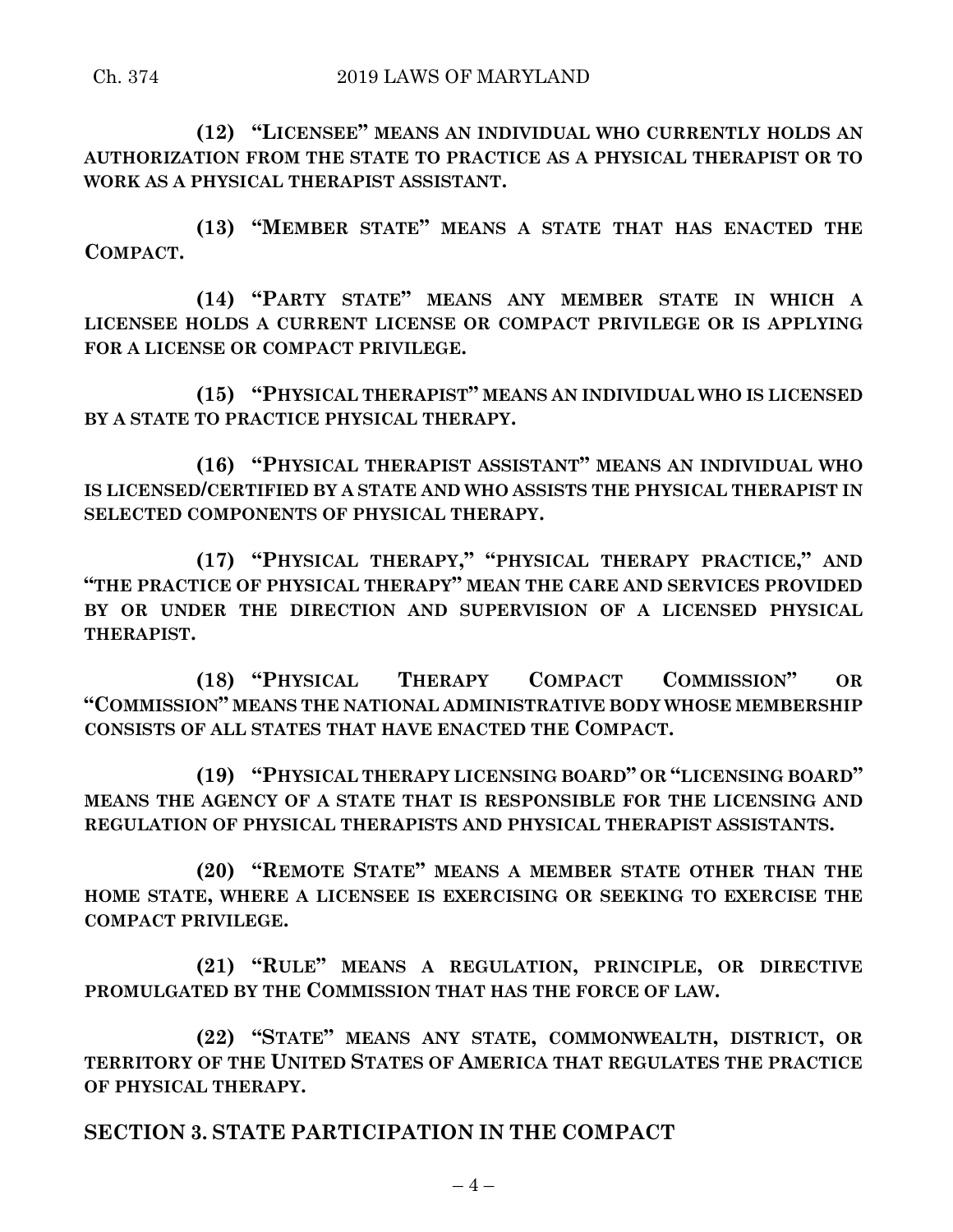**(A) TO PARTICIPATE IN THE COMPACT, A STATE MUST:**

**(1) PARTICIPATE FULLY IN THE COMMISSION'S DATA SYSTEM, INCLUDING USING THE COMMISSION'S UNIQUE IDENTIFIER AS DEFINED IN RULES;**

**(2) HAVE A MECHANISM IN PLACE FOR RECEIVING AND INVESTIGATING COMPLAINTS ABOUT LICENSEES;**

**(3) NOTIFY THE COMMISSION, IN COMPLIANCE WITH THE TERMS OF THE COMPACT AND RULES, OF ANY ADVERSE ACTION OR THE AVAILABILITY OF INVESTIGATIVE INFORMATION REGARDING A LICENSEE;**

**(4) FULLY IMPLEMENT A CRIMINAL BACKGROUND CHECK REQUIREMENT, WITHIN A TIME FRAME ESTABLISHED BY RULE, BY RECEIVING THE RESULTS OF THE FEDERAL BUREAU OF INVESTIGATION RECORD SEARCH ON CRIMINAL BACKGROUND CHECKS AND USE THE RESULTS IN MAKING LICENSURE DECISIONS IN ACCORDANCE WITH SUBSECTION (B) OF THIS SECTION;**

**(5) COMPLY WITH THE RULES OF THE COMMISSION;**

**(6) UTILIZE A RECOGNIZED NATIONAL EXAMINATION AS A REQUIREMENT FOR LICENSURE PURSUANT TO THE RULES OF THE COMMISSION; AND** 

**(7) HAVE CONTINUING COMPETENCE REQUIREMENTS AS A CONDITION FOR LICENSE RENEWAL.**

**(B) UPON ADOPTION OF THIS STATUTE, THE MEMBER STATE SHALL HAVE THE AUTHORITY TO OBTAIN BIOMETRIC–BASED INFORMATION FROM EACH PHYSICAL THERAPY LICENSURE APPLICANT AND SUBMIT THIS INFORMATION TO THE FEDERAL BUREAU OF INVESTIGATION FOR A CRIMINAL BACKGROUND CHECK IN ACCORDANCE WITH 28 U.S.C. §534 AND 42 U.S.C. §14616.**

**(C) A MEMBER STATE SHALL GRANT THE COMPACT PRIVILEGE TO A LICENSEE HOLDING A VALID UNENCUMBERED LICENSE IN ANOTHER MEMBER STATE IN ACCORDANCE WITH THE TERMS OF THE COMPACT AND RULES.**

**(D) (1) MEMBER SUBJECT TO PARAGRAPH (2) OF THIS SUBSECTION, MEMBER STATES MAY CHARGE A FEE FOR GRANTING A COMPACT PRIVILEGE.**

**(2) THE BOARD SHALL CHARGE A FEE FOR GRANTING A COMPACT PRIVILEGE.**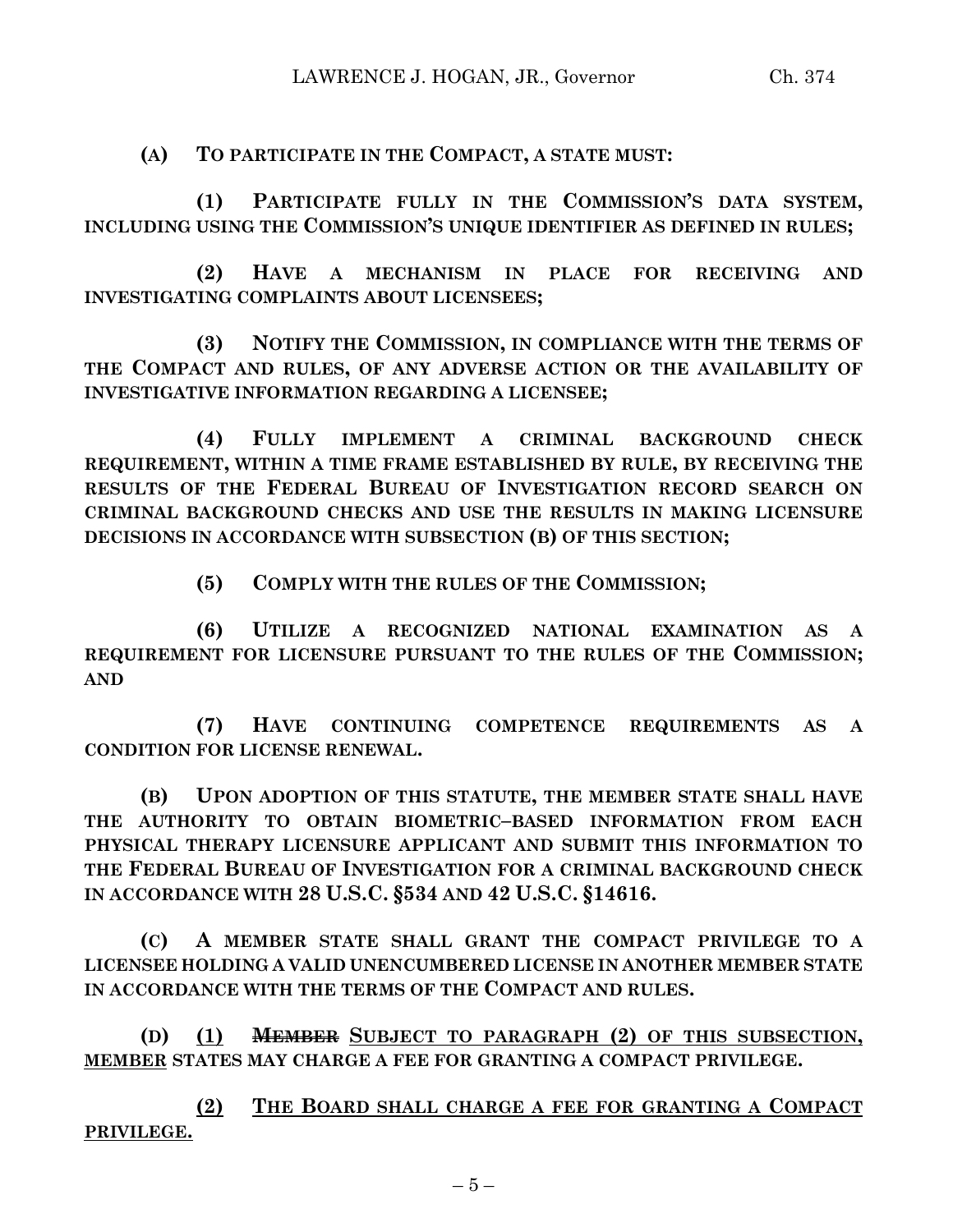# **SECTION 4. COMPACT PRIVILEGE**

**(A) TO EXERCISE THE COMPACT PRIVILEGE UNDER THE TERMS AND PROVISIONS OF THE COMPACT, THE LICENSEE SHALL:**

**(1) HOLD A LICENSE IN THE HOME STATE;**

**(2) HAVE NO ENCUMBRANCE ON ANY STATE LICENSE;**

**(3) BE ELIGIBLE FOR A COMPACT PRIVILEGE IN ANY MEMBER STATE IN ACCORDANCE WITH SUBSECTIONS (D), (G), AND (H) OF THIS SECTION;**

**(4) HAVE NOT HAD ANY ADVERSE ACTION AGAINST ANY LICENSE OR COMPACT PRIVILEGE WITHIN THE PREVIOUS 2 YEARS;**

**(5) NOTIFY THE COMMISSION THAT THE LICENSEE IS SEEKING THE COMPACT PRIVILEGE WITHIN A REMOTE STATE(S);**

**(6) PAY ANY APPLICABLE FEES, INCLUDING ANY STATE FEE, FOR THE COMPACT PRIVILEGE;**

**(7) MEET ANY JURISPRUDENCE REQUIREMENTS ESTABLISHED BY THE REMOTE STATE(S) IN WHICH THE LICENSEE IS SEEKING A COMPACT PRIVILEGE; AND** 

**(8) REPORT TO THE COMMISSION ADVERSE ACTION TAKEN BY ANY NONMEMBER STATE WITHIN 30 DAYS FROM THE DATE THE ADVERSE ACTION IS TAKEN.**

**(B) THE COMPACT PRIVILEGE IS VALID UNTIL THE EXPIRATION DATE OF THE HOME LICENSE. THE LICENSEE MUST COMPLY WITH THE REQUIREMENTS OF SUBSECTION (A) OF THIS SECTION TO MAINTAIN THE COMPACT PRIVILEGE IN THE REMOTE STATE.**

**(C) A LICENSEE PROVIDING PHYSICAL THERAPY IN A REMOTE STATE UNDER THE COMPACT PRIVILEGE SHALL FUNCTION WITHIN THE LAWS AND REGULATIONS OF THE REMOTE STATE.**

**(D) A LICENSEE PROVIDING PHYSICAL THERAPY IN A REMOTE STATE IS SUBJECT TO THAT STATE'S REGULATORY AUTHORITY. A REMOTE STATE MAY, IN ACCORDANCE WITH DUE PROCESS AND THAT STATE'S LAWS, REMOVE A LICENSEE'S COMPACT PRIVILEGE IN THE REMOTE STATE FOR A SPECIFIC PERIOD OF TIME, IMPOSE FINES, AND/OR TAKE ANY OTHER NECESSARY ACTIONS TO PROTECT THE**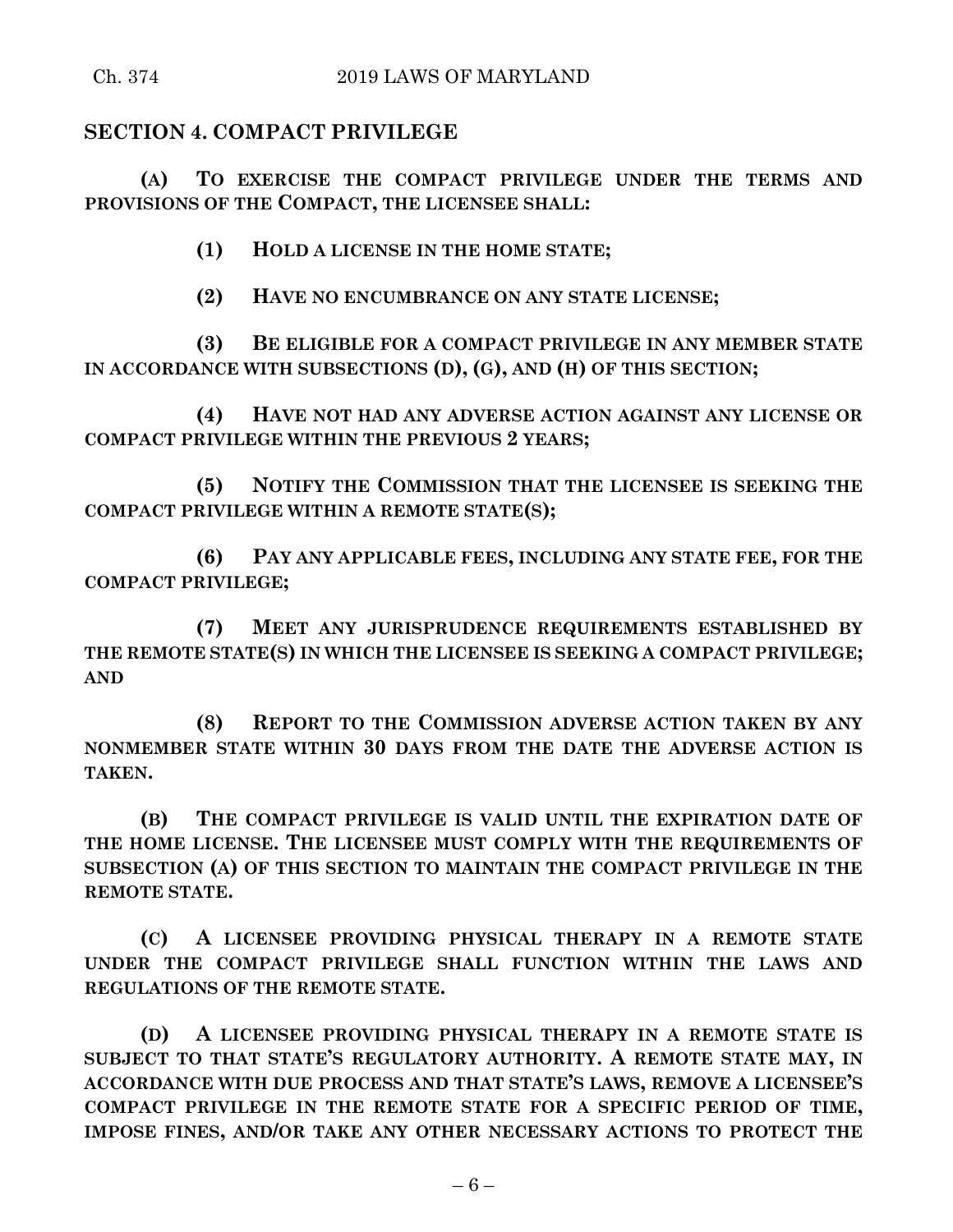**HEALTH AND SAFETY OF ITS CITIZENS. THE LICENSEE IS NOT ELIGIBLE FOR A COMPACT PRIVILEGE IN ANY STATE UNTIL THE SPECIFIC TIME FOR REMOVAL HAS PASSED AND ALL FINES ARE PAID.**

**(E) IF A HOME STATE LICENSE IS ENCUMBERED, THE LICENSEE SHALL LOSE THE COMPACT PRIVILEGE IN ANY REMOTE STATE UNTIL THE FOLLOWING OCCUR:**

**(1) THE HOME STATE LICENSE IS NO LONGER ENCUMBERED; AND** 

**(2) TWO YEARS HAVE ELAPSED FROM THE DATE OF THE ADVERSE ACTION.**

**(F) ONCE AN ENCUMBERED LICENSE IN THE HOME STATE IS RESTORED TO GOOD STANDING, THE LICENSEE MUST MEET THE REQUIREMENTS OF SUBSECTION (A) OF THIS SECTION TO OBTAIN A COMPACT PRIVILEGE IN ANY REMOTE STATE.**

**(G) IF A LICENSEE'S COMPACT PRIVILEGE IN ANY REMOTE STATE IS REMOVED, THE INDIVIDUAL SHALL LOSE THE COMPACT PRIVILEGE IN ANY REMOTE STATE UNTIL THE FOLLOWING OCCUR:**

**(1) THE SPECIFIC PERIOD OF TIME FOR WHICH THE COMPACT PRIVILEGE WAS REMOVED HAS ENDED;**

**(2) ALL FINES HAVE BEEN PAID; AND** 

**(3) TWO YEARS HAVE ELAPSED FROM THE DATE OF THE ADVERSE ACTION.**

**(H) ONCE THE REQUIREMENTS OF SUBSECTION (G) OF THIS SECTION HAVE BEEN MET, THE LICENSE MUST MEET THE REQUIREMENTS IN SUBSECTION (A) OF THIS SECTION TO OBTAIN A COMPACT PRIVILEGE IN A REMOTE STATE.**

# **SECTION 5. ACTIVE DUTY MILITARY PERSONNEL OR THEIR SPOUSES**

**A LICENSEE WHO IS ACTIVE DUTY MILITARY OR IS THE SPOUSE OF AN INDIVIDUAL WHO IS ACTIVE DUTY MILITARY MAY DESIGNATE ONE OF THE FOLLOWING AS THE HOME STATE:**

- **(1) HOME OF RECORD;**
- **(2) PERMANENT CHANGE OF STATION (PCS); OR**

**(3) STATE OF CURRENT RESIDENCE IF IT IS DIFFERENT THAN THE PCS STATE OR HOME OF RECORD.**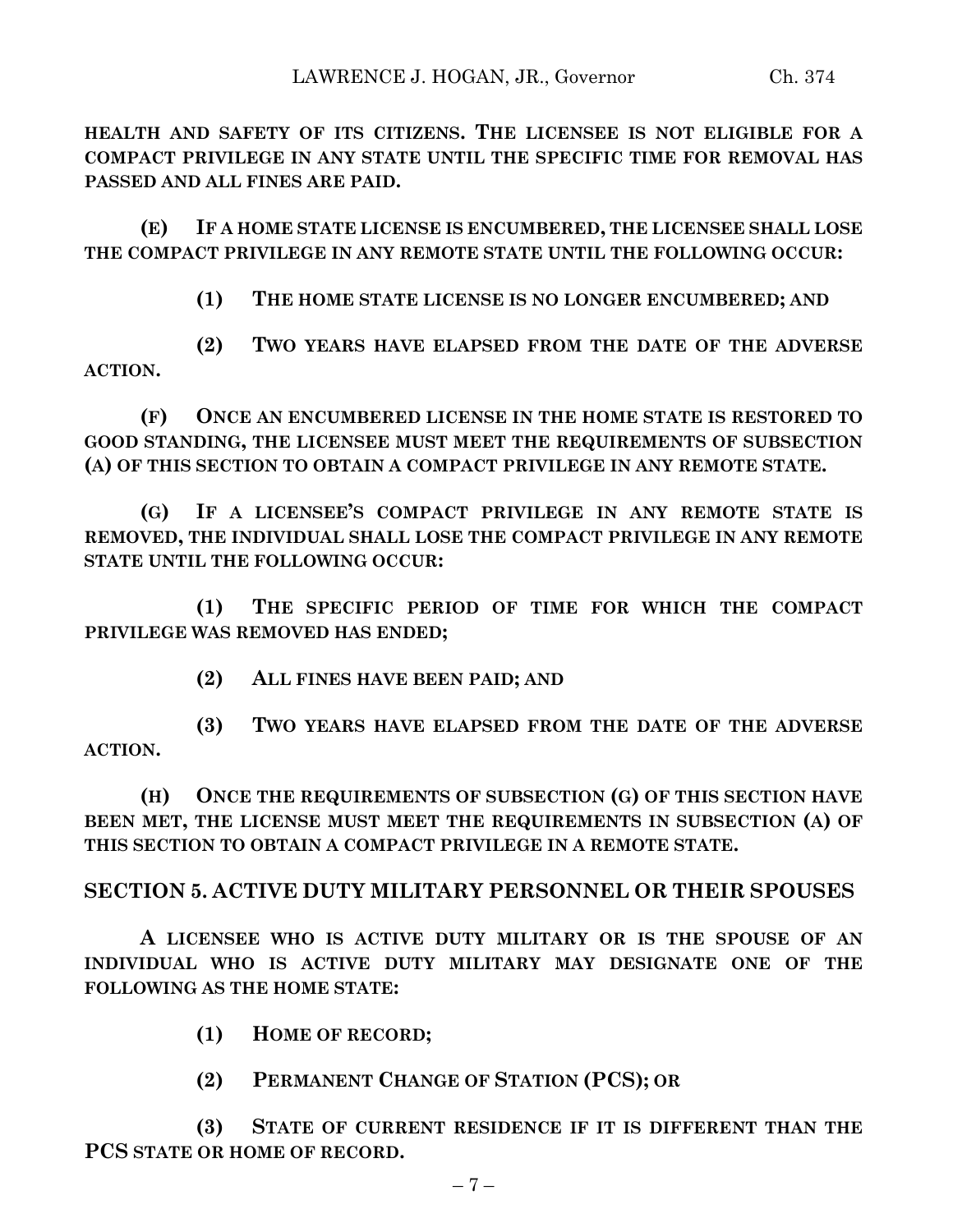# **SECTION 6. ADVERSE ACTIONS**

**(A) A HOME STATE SHALL HAVE EXCLUSIVE POWER TO IMPOSE ADVERSE ACTION AGAINST A LICENSE ISSUED BY THE HOME STATE.**

**(B) A HOME STATE MAY TAKE ADVERSE ACTION BASED ON THE INVESTIGATIVE INFORMATION OF A REMOTE STATE, SO LONG AS THE HOME STATE FOLLOWS ITS OWN PROCEDURES FOR IMPOSING ADVERSE ACTION.**

**(C) NOTHING IN THIS COMPACT SHALL OVERRIDE A MEMBER STATE'S DECISION THAT PARTICIPATION IN AN ALTERNATIVE PROGRAM MAY BE USED IN LIEU OF ADVERSE ACTION AND THAT SUCH PARTICIPATION SHALL REMAIN NONPUBLIC IF REQUIRED BY THE MEMBER STATE'S LAWS. MEMBER STATES MUST REQUIRE LICENSEES WHO ENTER ANY ALTERNATIVE PROGRAMS IN LIEU OF DISCIPLINE TO AGREE NOT TO PRACTICE IN ANY OTHER MEMBER STATE DURING THE TERM OF THE ALTERNATIVE PROGRAM WITHOUT PRIOR AUTHORIZATION FROM SUCH OTHER MEMBER STATE.**

**(D) ANY MEMBER STATE MAY INVESTIGATE ACTUAL OR ALLEGED VIOLATIONS OF THE STATUTES AND RULES AUTHORIZING THE PRACTICE OF PHYSICAL THERAPY IN ANY OTHER MEMBER STATE IN WHICH A PHYSICAL THERAPIST OR PHYSICAL THERAPIST ASSISTANT HOLDS A LICENSE OR COMPACT PRIVILEGE.**

**(E) A REMOTE STATE SHALL HAVE THE AUTHORITY TO:**

**(1) TAKE ADVERSE ACTIONS AS SET FORTH IN SECTION 4(D) AGAINST A LICENSEE'S COMPACT PRIVILEGE IN THE STATE;**

**(2) ISSUE SUBPOENAS FOR BOTH HEARINGS AND INVESTIGATIONS THAT REQUIRE THE ATTENDANCE AND TESTIMONY OF WITNESSES, AND THE PRODUCTION OF EVIDENCE. SUBPOENAS ISSUED BY A PHYSICAL THERAPY LICENSING BOARD IN A PARTY STATE FOR THE ATTENDANCE AND TESTIMONY OF WITNESSES, AND/OR THE PRODUCTION OF EVIDENCE FROM ANOTHER PARTY STATE, SHALL BE ENFORCED IN THE LATTER STATE BY ANY COURT OF COMPETENT JURISDICTION, ACCORDING TO THE PRACTICE AND PROCEDURE OF THAT COURT APPLICABLE TO SUBPOENAS ISSUED IN PROCEEDINGS PENDING BEFORE IT. THE ISSUING AUTHORITY SHALL PAY ANY WITNESS FEES, TRAVEL EXPENSES, MILEAGE, AND OTHER FEES REQUIRED BY THE SERVICE STATUTES OF THE STATE WHERE THE WITNESSES AND/OR EVIDENCE ARE LOCATED; AND**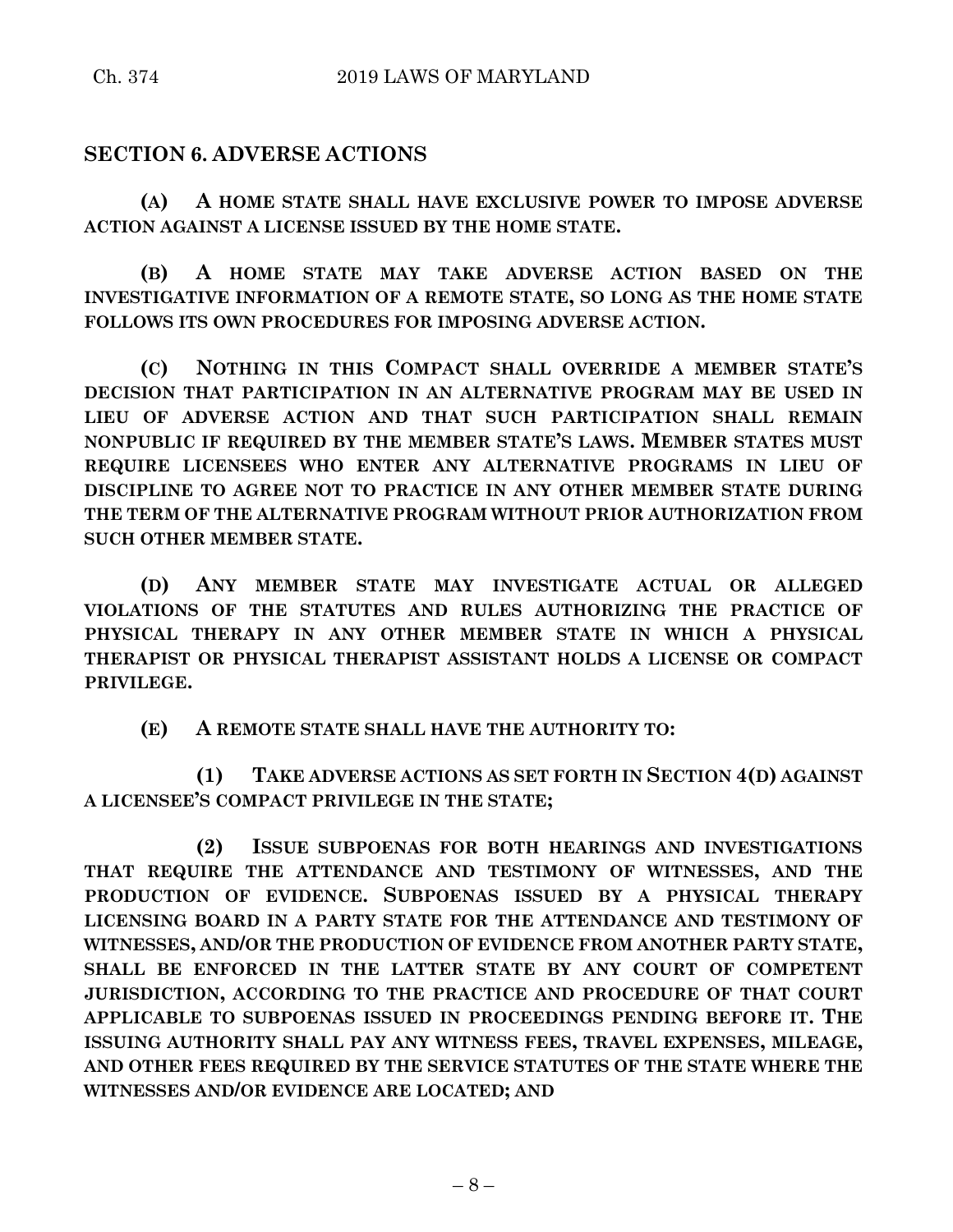**(3) IF OTHERWISE PERMITTED BY STATE LAW, RECOVER FROM THE LICENSEE THE COSTS OF INVESTIGATIONS AND DISPOSITION OF CASES RESULTING FROM ANY ADVERSE ACTION TAKEN AGAINST THAT LICENSEE.**

**(F) (1) IN ADDITION TO THE AUTHORITY GRANTED TO A MEMBER STATE BY ITS RESPECTIVE PHYSICAL THERAPY PRACTICE ACT OR OTHER APPLICABLE STATE LAW, A MEMBER STATE MAY PARTICIPATE WITH OTHER MEMBER STATES IN JOINT INVESTIGATIONS OF LICENSEES.**

**(2) MEMBER STATES SHALL SHARE ANY INVESTIGATIVE, LITIGATION, OR COMPLIANCE MATERIALS IN FURTHERANCE OF ANY JOINT OR INDIVIDUAL INVESTIGATION INITIATED UNDER THE COMPACT.**

**SECTION 7. ESTABLISHMENT OF THE PHYSICAL THERAPY COMPACT COMMISSION**

**(A) THE COMPACT MEMBER STATES HEREBY CREATE AND ESTABLISH A JOINT PUBLIC AGENCY KNOWN AS THE PHYSICAL THERAPY COMPACT COMMISSION.**

**(1) THE COMMISSION IS AN INSTRUMENTALITY OF THE COMPACT STATES.**

**(2) VENUE IS PROPER AND JUDICIAL PROCEEDINGS BY OR AGAINST THE COMMISSION SHALL BE BROUGHT SOLELY AND EXCLUSIVELY IN A COURT OF COMPETENT JURISDICTION WHERE THE PRINCIPAL OFFICE OF THE COMMISSION IS LOCATED. THE COMMISSION MAY WAIVE VENUE AND JURISDICTIONAL DEFENSES TO THE EXTENT IT ADOPTS OR CONSENTS TO PARTICIPATE IN ALTERNATIVE DISPUTE RESOLUTION PROCEEDINGS.**

**(3) NOTHING IN THIS COMPACT SHALL BE CONSTRUED TO BE A WAIVER OF SOVEREIGN IMMUNITY.**

**(B) (1) EACH MEMBER STATE SHALL HAVE AND BE LIMITED TO ONE DELEGATE SELECTED BY THAT MEMBER STATE'S LICENSING BOARD.**

**(2) THE DELEGATE SHALL BE A CURRENT MEMBER OF THE LICENSING BOARD, WHO IS A PHYSICAL THERAPIST, PHYSICAL THERAPIST ASSISTANT, PUBLIC MEMBER, OR THE BOARD ADMINISTRATOR.**

**(3) ANY DELEGATE MAY BE REMOVED OR SUSPENDED FROM OFFICE AS PROVIDED BY THE LAW OF THE STATE FROM WHICH THE DELEGATE IS APPOINTED.**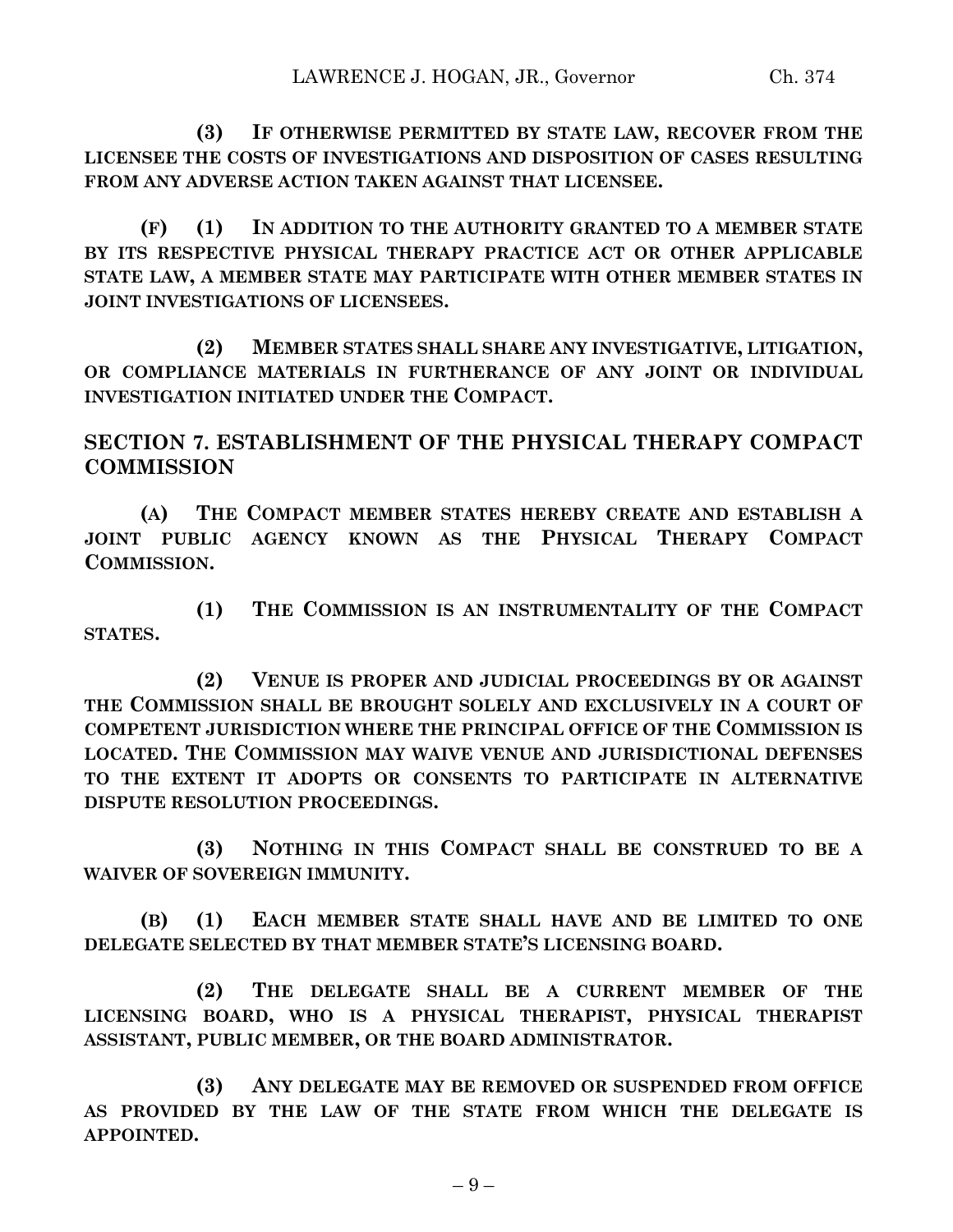**(4) THE MEMBER STATE BOARD SHALL FILL ANY VACANCY OCCURRING IN THE COMMISSION.**

**(5) EACH DELEGATE SHALL BE ENTITLED TO ONE (1) VOTE WITH REGARD TO THE PROMULGATION OF RULES AND CREATION OF BYLAWS AND SHALL OTHERWISE HAVE AN OPPORTUNITY TO PARTICIPATE IN THE BUSINESS AND AFFAIRS OF THE COMMISSION.**

**(6) A DELEGATE SHALL VOTE IN PERSON OR BY SUCH OTHER MEANS AS PROVIDED IN THE BYLAWS. THE BYLAWS MAY PROVIDE FOR DELEGATES' PARTICIPATION IN MEETINGS BY TELEPHONE OR OTHER MEANS OF COMMUNICATION.**

**(7) THE COMMISSION SHALL MEET AT LEAST ONCE DURING EACH CALENDAR YEAR. ADDITIONAL MEETINGS SHALL BE HELD AS SET FORTH IN THE BYLAWS.**

**(C) THE COMMISSION SHALL HAVE THE FOLLOWING POWERS AND DUTIES:**

- **(1) ESTABLISH THE FISCAL YEAR OF THE COMMISSION;**
- **(2) ESTABLISH BYLAWS;**

**(3) MAINTAIN ITS FINANCIAL RECORDS IN ACCORDANCE WITH THE BYLAWS;**

**(4) MEET AND TAKE SUCH ACTIONS AS ARE CONSISTENT WITH THE PROVISIONS OF THIS COMPACT AND THE BYLAWS;**

**(5) PROMULGATE UNIFORM RULES TO FACILITATE AND COORDINATE IMPLEMENTATION AND ADMINISTRATION OF THIS COMPACT. THE RULES SHALL HAVE THE FORCE AND EFFECT OF LAW AND SHALL BE BINDING IN ALL MEMBER STATES;**

**(6) BRING AND PROSECUTE LEGAL PROCEEDINGS OR ACTIONS IN THE NAME OF THE COMMISSION, PROVIDED THAT THE STANDING OF ANY STATE PHYSICAL THERAPY LICENSING BOARD TO SUE OR BE SUED UNDER APPLICABLE LAW SHALL NOT BE AFFECTED;**

**(7) PURCHASE AND MAINTAIN INSURANCE AND BONDS;**

**(8) BORROW, ACCEPT, OR CONTRACT FOR SERVICES OF PERSONNEL, INCLUDING, BUT NOT LIMITED TO, EMPLOYEES OF A MEMBER STATE;**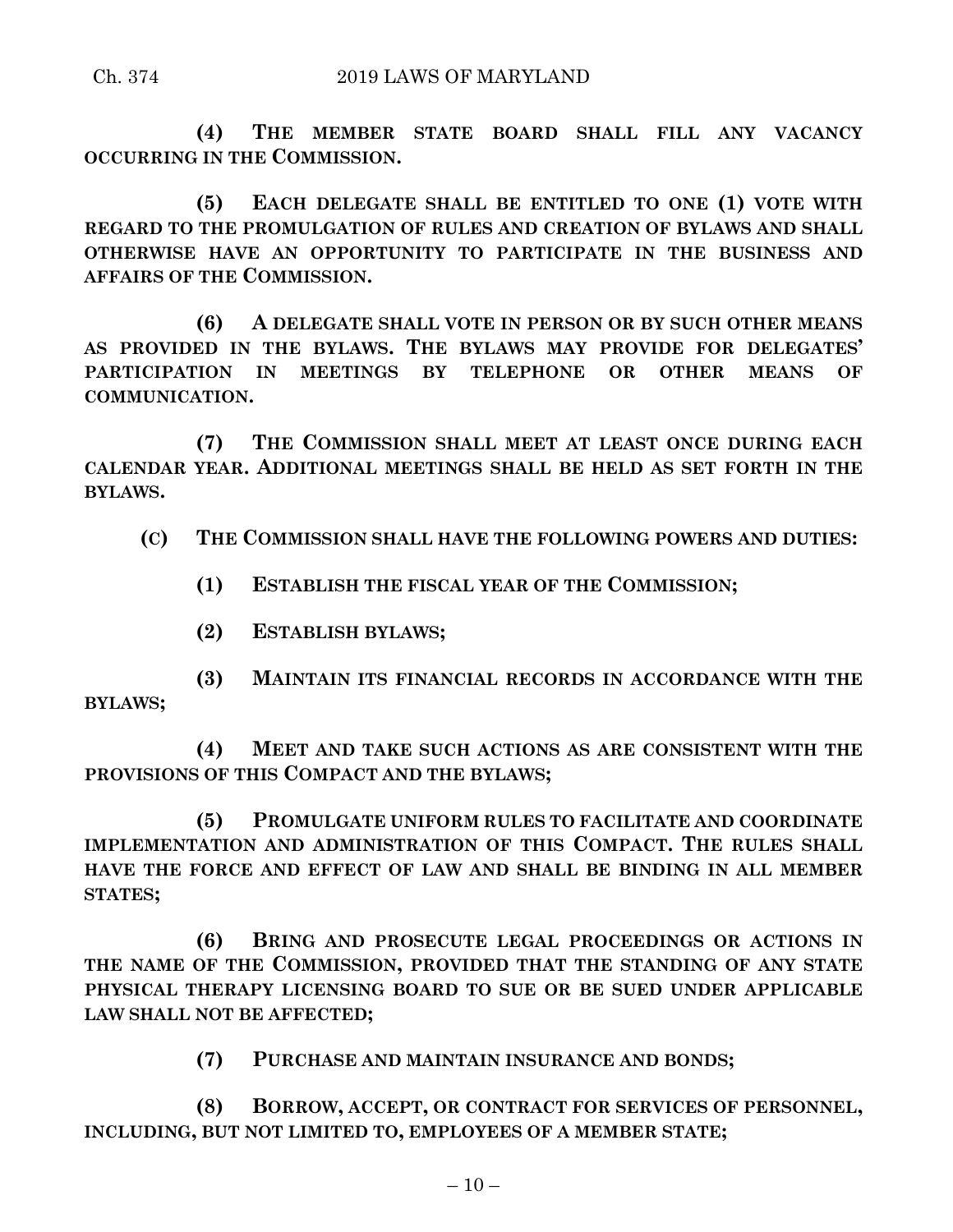**(9) HIRE EMPLOYEES, ELECT OR APPOINT OFFICERS, FIX COMPENSATION, DEFINE DUTIES, GRANT SUCH INDIVIDUALS APPROPRIATE AUTHORITY TO CARRY OUT THE PURPOSES OF THE COMPACT, AND TO ESTABLISH THE COMMISSION'S PERSONNEL POLICIES AND PROGRAMS RELATING TO CONFLICTS OF INTEREST, QUALIFICATIONS OF PERSONNEL, AND OTHER RELATED PERSONNEL MATTERS;**

**(10) ACCEPT ANY AND ALL APPROPRIATE DONATIONS AND GRANTS OF MONEY, EQUIPMENT, SUPPLIES, MATERIALS AND SERVICES, AND TO RECEIVE, UTILIZE AND DISPOSE OF THE SAME; PROVIDED THAT AT ALL TIMES THE COMMISSION SHALL AVOID ANY APPEARANCE OF IMPROPRIETY AND/OR CONFLICT OF INTEREST;**

**(11) LEASE, PURCHASE, ACCEPT APPROPRIATE GIFTS OR DONATIONS OF, OR OTHERWISE TO OWN, HOLD, IMPROVE OR USE, ANY PROPERTY, REAL, PERSONAL OR MIXED; PROVIDED THAT AT ALL TIMES THE COMMISSION SHALL AVOID ANY APPEARANCE OF IMPROPRIETY;**

**(12) SELL, CONVEY, MORTGAGE, PLEDGE, LEASE, EXCHANGE, ABANDON, OR OTHERWISE DISPOSE OF ANY PROPERTY REAL, PERSONAL, OR MIXED;**

**(13) ESTABLISH A BUDGET AND MAKE EXPENDITURES;**

**(14) BORROW MONEY;**

**(15) APPOINT COMMITTEES, INCLUDING STANDING COMMITTEES COMPOSED OF MEMBERS, STATE REGULATORS, STATE LEGISLATORS OR THEIR REPRESENTATIVES, AND CONSUMER REPRESENTATIVES, AND SUCH OTHER INTERESTED PERSONS AS MAY BE DESIGNATED IN THIS COMPACT AND THE BYLAWS;**

**(16) PROVIDE AND RECEIVE INFORMATION FROM, AND COOPERATE WITH, LAW ENFORCEMENT AGENCIES;**

**(17) ESTABLISH AND ELECT AN EXECUTIVE BOARD; AND** 

**(18) PERFORM SUCH OTHER FUNCTIONS AS MAY BE NECESSARY OR APPROPRIATE TO ACHIEVE THE PURPOSES OF THIS COMPACT CONSISTENT WITH THE STATE REGULATION OF PHYSICAL THERAPY LICENSURE AND PRACTICE.**

**(D) THE EXECUTIVE BOARD SHALL HAVE THE POWER TO ACT ON BEHALF OF THE COMMISSION ACCORDING TO THE TERMS OF THIS COMPACT.**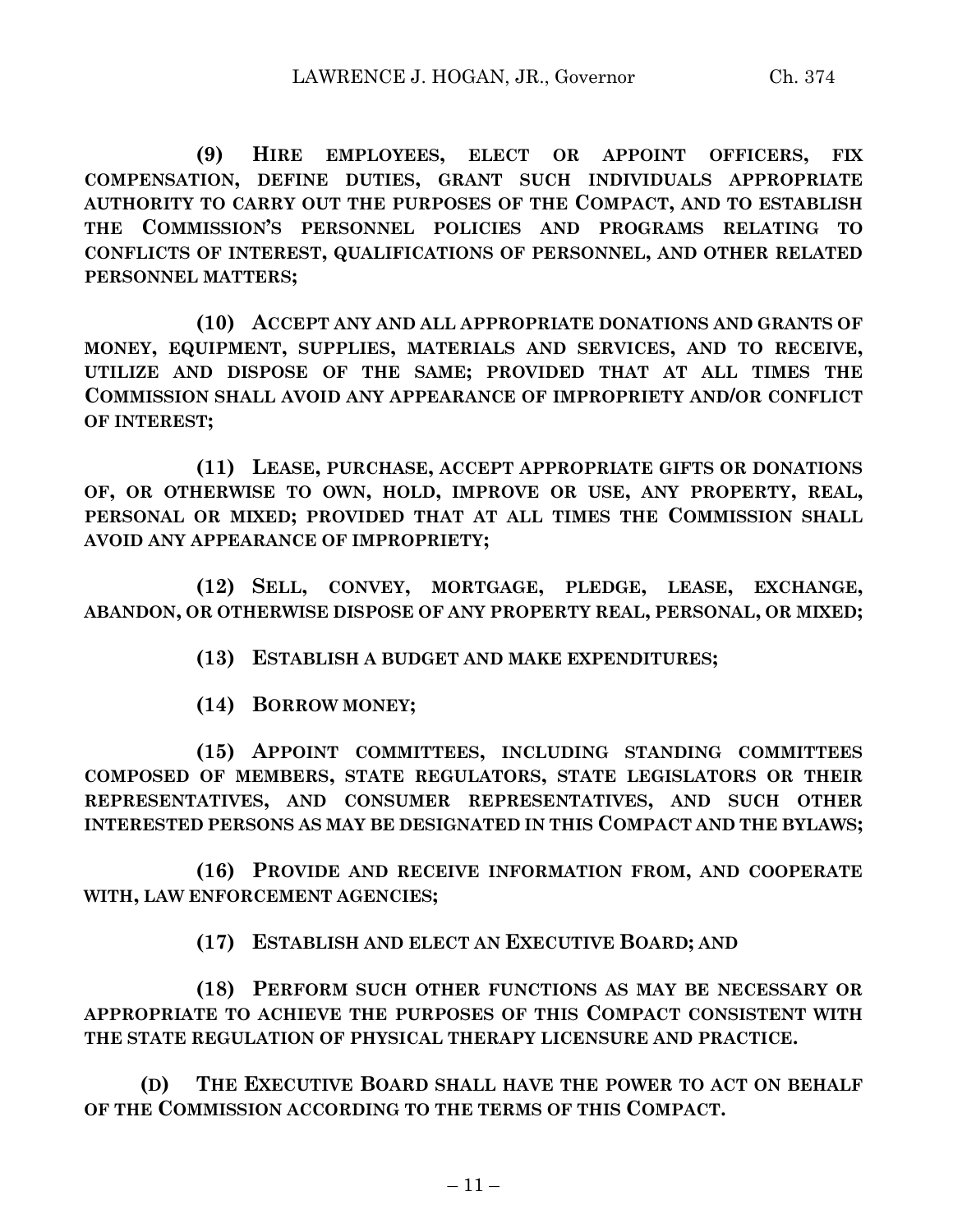**(1) THE EXECUTIVE BOARD SHALL BE COMPOSED OF NINE MEMBERS:**

**(I) SEVEN VOTING MEMBERS WHO ARE ELECTED BY THE COMMISSION FROM THE CURRENT MEMBERSHIP OF THE COMMISSION;**

**(II) ONE EX–OFFICIO, NONVOTING MEMBER FROM THE RECOGNIZED NATIONAL PHYSICAL THERAPY PROFESSIONAL ASSOCIATION; AND** 

**(III) ONE EX–OFFICIO, NONVOTING MEMBER FROM THE RECOGNIZED MEMBERSHIP ORGANIZATION OF THE PHYSICAL THERAPY LICENSING BOARDS.**

**(2) THE EX–OFFICIO MEMBERS WILL BE SELECTED BY THEIR RESPECTIVE ORGANIZATIONS.**

**(3) THE COMMISSION MAY REMOVE ANY MEMBER OF THE EXECUTIVE BOARD AS PROVIDED IN BYLAWS.**

**(4) THE EXECUTIVE BOARD SHALL MEET AT LEAST ANNUALLY.**

**(5) THE EXECUTIVE BOARD SHALL HAVE THE FOLLOWING DUTIES AND RESPONSIBILITIES:**

**(I) RECOMMEND TO THE ENTIRE COMMISSION CHANGES TO THE RULES OR BYLAWS, CHANGES TO THIS COMPACT LEGISLATION, FEES PAID BY COMPACT MEMBER STATES SUCH AS ANNUAL DUES, AND ANY COMMISSION COMPACT FEE CHARGED TO LICENSEES FOR THE COMPACT PRIVILEGE;**

**(II) ENSURE COMPACT ADMINISTRATION SERVICES ARE APPROPRIATELY PROVIDED, CONTRACTUAL OR OTHERWISE;**

**(III) PREPARE AND RECOMMEND THE BUDGET;**

**(IV) MAINTAIN FINANCIAL RECORDS ON BEHALF OF THE COMMISSION;**

**(V) MONITOR COMPACT COMPLIANCE OF MEMBER STATES AND PROVIDE COMPLIANCE REPORTS TO THE COMMISSION;**

**(VI) ESTABLISH ADDITIONAL COMMITTEES AS NECESSARY; AND** 

**(VII) OTHER DUTIES AS PROVIDED IN RULES OR BYLAWS.**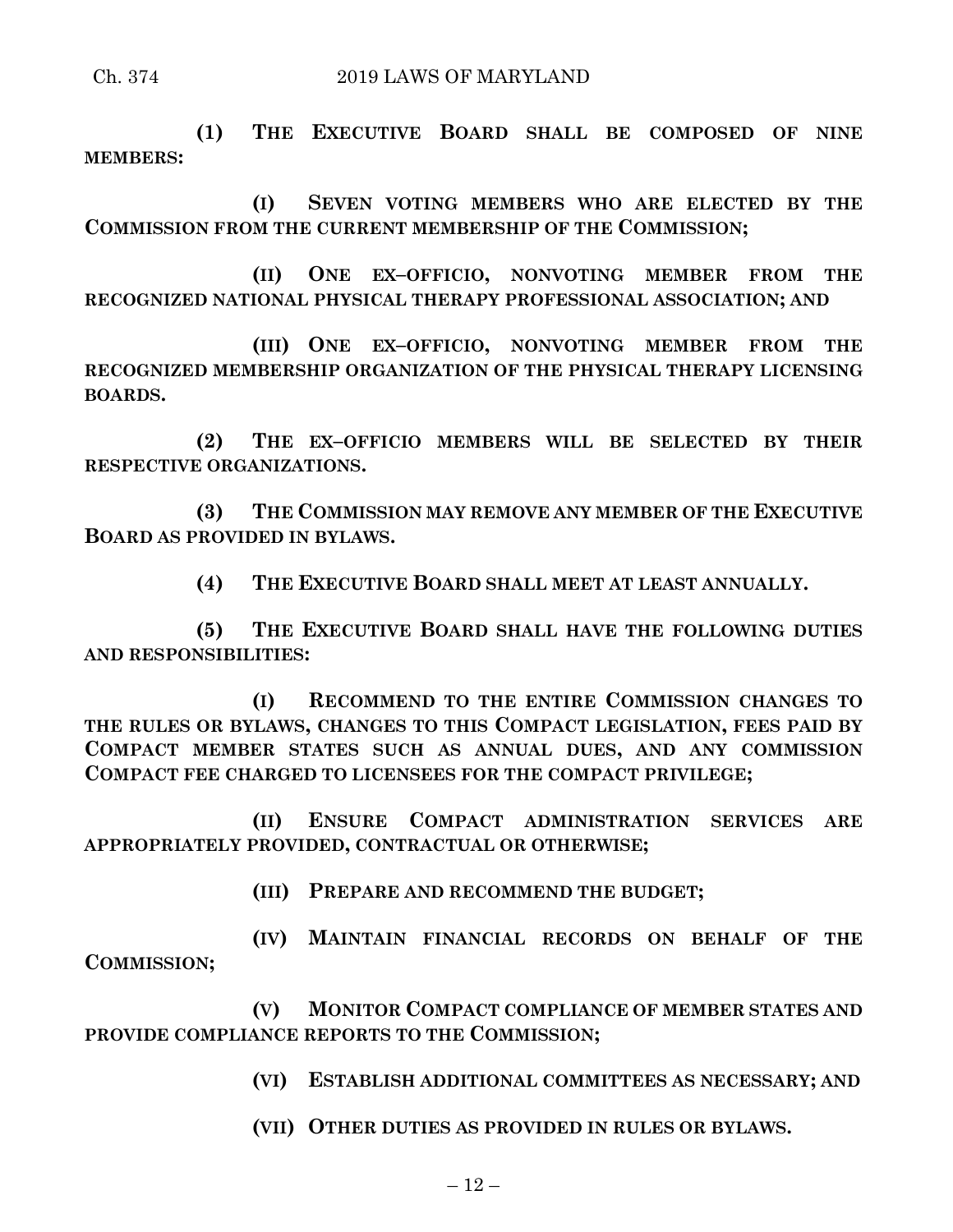**(E) (1) ALL MEETINGS SHALL BE OPEN TO THE PUBLIC, AND PUBLIC NOTICE OF MEETINGS SHALL BE GIVEN IN THE SAME MANNER AS REQUIRED UNDER THE RULEMAKING PROVISIONS IN SECTION 9.**

**(2) THE COMMISSION, THE EXECUTIVE BOARD, OR OTHER COMMITTEES OF THE COMMISSION MAY CONVENE IN A CLOSED, NON–PUBLIC MEETING IF THE COMMISSION, EXECUTIVE BOARD, OR OTHER COMMITTEES OF THE COMMISSION MUST DISCUSS:**

**(I) NONCOMPLIANCE OF A MEMBER STATE WITH ITS OBLIGATIONS UNDER THE COMPACT;**

**(II) THE EMPLOYMENT, COMPENSATION, DISCIPLINE OR OTHER MATTERS, PRACTICES, OR PROCEDURES RELATED TO SPECIFIC EMPLOYEES OR OTHER MATTERS RELATED TO THE COMMISSION'S INTERNAL PERSONNEL PRACTICES AND PROCEDURES;**

**(III) CURRENT, THREATENED, OR REASONABLY ANTICIPATED LITIGATION;**

**(IV) NEGOTIATION OF CONTRACTS FOR THE PURCHASE, LEASE, OR SALE OF GOODS, SERVICES, OR REAL ESTATE;**

**(V) ACCUSING ANY PERSON OF A CRIME OR FORMALLY CENSURING ANY PERSON;**

**(VI) DISCLOSURE OF TRADE SECRETS OR COMMERCIAL OR FINANCIAL INFORMATION THAT IS PRIVILEGED OR CONFIDENTIAL;**

**(VII) DISCLOSURE OF INFORMATION OF A PERSONAL NATURE WHERE DISCLOSURE WOULD CONSTITUTE A CLEARLY UNWARRANTED INVASION OF PERSONAL PRIVACY;**

**(VIII) DISCLOSURE OF INVESTIGATIVE RECORDS COMPILED FOR LAW ENFORCEMENT PURPOSES;**

**(IX) DISCLOSURE OF INFORMATION RELATED TO ANY INVESTIGATIVE REPORTS PREPARED BY, ON BEHALF OF, OR FOR USE OF THE COMMISSION OR OTHER COMMITTEE CHARGED WITH RESPONSIBILITY OF INVESTIGATION OR DETERMINATION OF COMPLIANCE ISSUES PURSUANT TO THE COMPACT; OR** 

**(X) MATTERS SPECIFICALLY EXEMPTED FROM DISCLOSURE BY FEDERAL OR MEMBER STATE STATUTE.**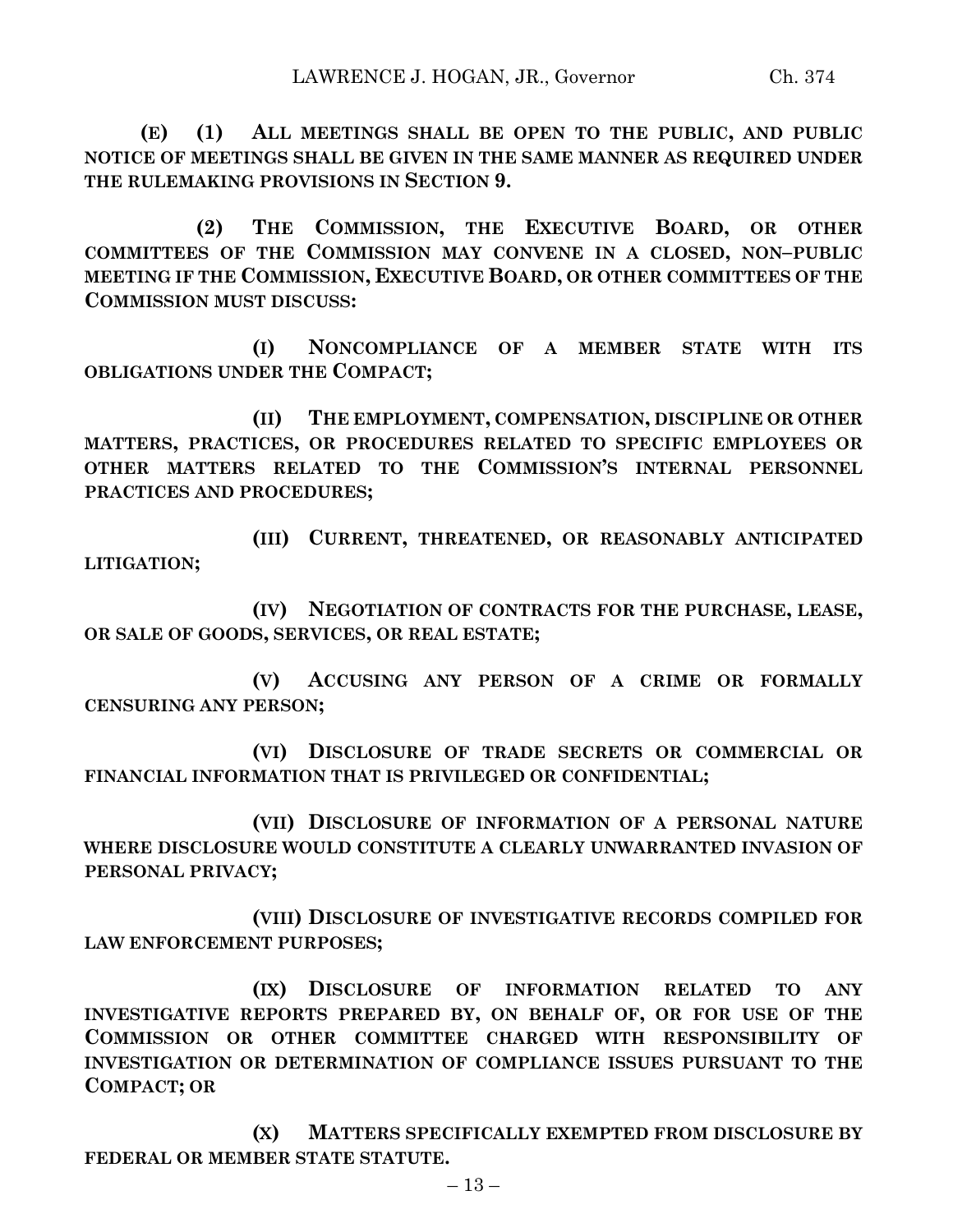**(3) IF A MEETING, OR PORTION OF A MEETING, IS CLOSED PURSUANT TO THIS PROVISION, THE COMMISSION'S LEGAL COUNSEL OR DESIGNEE SHALL CERTIFY THAT THE MEETING MAY BE CLOSED AND SHALL REFERENCE EACH RELEVANT EXEMPTING PROVISION.**

**(4) THE COMMISSION SHALL KEEP MINUTES THAT FULLY AND CLEARLY DESCRIBE ALL MATTERS DISCUSSED IN A MEETING AND SHALL PROVIDE A FULL AND ACCURATE SUMMARY OF ACTIONS TAKEN, AND THE REASONS THEREFORE, INCLUDING A DESCRIPTION OF THE VIEWS EXPRESSED. ALL DOCUMENTS CONSIDERED IN CONNECTION WITH AN ACTION SHALL BE IDENTIFIED IN SUCH MINUTES. ALL MINUTES AND DOCUMENTS OF A CLOSED MEETING SHALL REMAIN UNDER SEAL, SUBJECT TO RELEASE BY A MAJORITY VOTE OF THE COMMISSION OR ORDER OF A COURT OF COMPETENT JURISDICTION.**

**(F) (1) THE COMMISSION SHALL PAY, OR PROVIDE FOR THE PAYMENT OF, THE REASONABLE EXPENSES OF ITS ESTABLISHMENT, ORGANIZATION, AND ONGOING ACTIVITIES.**

**(2) THE COMMISSION MAY ACCEPT ANY AND ALL APPROPRIATE REVENUE SOURCES, DONATIONS, AND GRANTS OF MONEY, EQUIPMENT, SUPPLIES, MATERIALS, AND SERVICES.**

**(3) THE COMMISSION MAY LEVY ON AND COLLECT AN ANNUAL ASSESSMENT FROM EACH MEMBER STATE OR IMPOSE FEES ON OTHER PARTIES TO COVER THE COST OF THE OPERATIONS AND ACTIVITIES OF THE COMMISSION AND ITS STAFF, WHICH MUST BE IN A TOTAL AMOUNT SUFFICIENT TO COVER ITS ANNUAL BUDGET AS APPROVED EACH YEAR FOR WHICH REVENUE IS NOT PROVIDED BY OTHER SOURCES. THE AGGREGATE ANNUAL ASSESSMENT AMOUNT SHALL BE ALLOCATED BASED UPON A FORMULA TO BE DETERMINED BY THE COMMISSION, WHICH SHALL PROMULGATE A RULE BINDING UPON ALL MEMBER STATES.**

**(4) THE COMMISSION SHALL NOT INCUR OBLIGATIONS OF ANY KIND PRIOR TO SECURING THE FUNDS ADEQUATE TO MEET THE SAME; NOR SHALL THE COMMISSION PLEDGE THE CREDIT OF ANY OF THE MEMBER STATES, EXCEPT BY AND WITH THE AUTHORITY OF THE MEMBER STATE.**

**(5) THE COMMISSION SHALL KEEP ACCURATE ACCOUNTS OF ALL RECEIPTS AND DISBURSEMENTS. THE RECEIPTS AND DISBURSEMENTS OF THE COMMISSION SHALL BE SUBJECT TO THE AUDIT AND ACCOUNTING PROCEDURES ESTABLISHED UNDER ITS BYLAWS. HOWEVER, ALL RECEIPTS AND DISBURSEMENTS OF FUNDS HANDLED BY THE COMMISSION SHALL BE AUDITED YEARLY BY A CERTIFIED OR LICENSED PUBLIC ACCOUNTANT, AND THE REPORT OF THE AUDIT**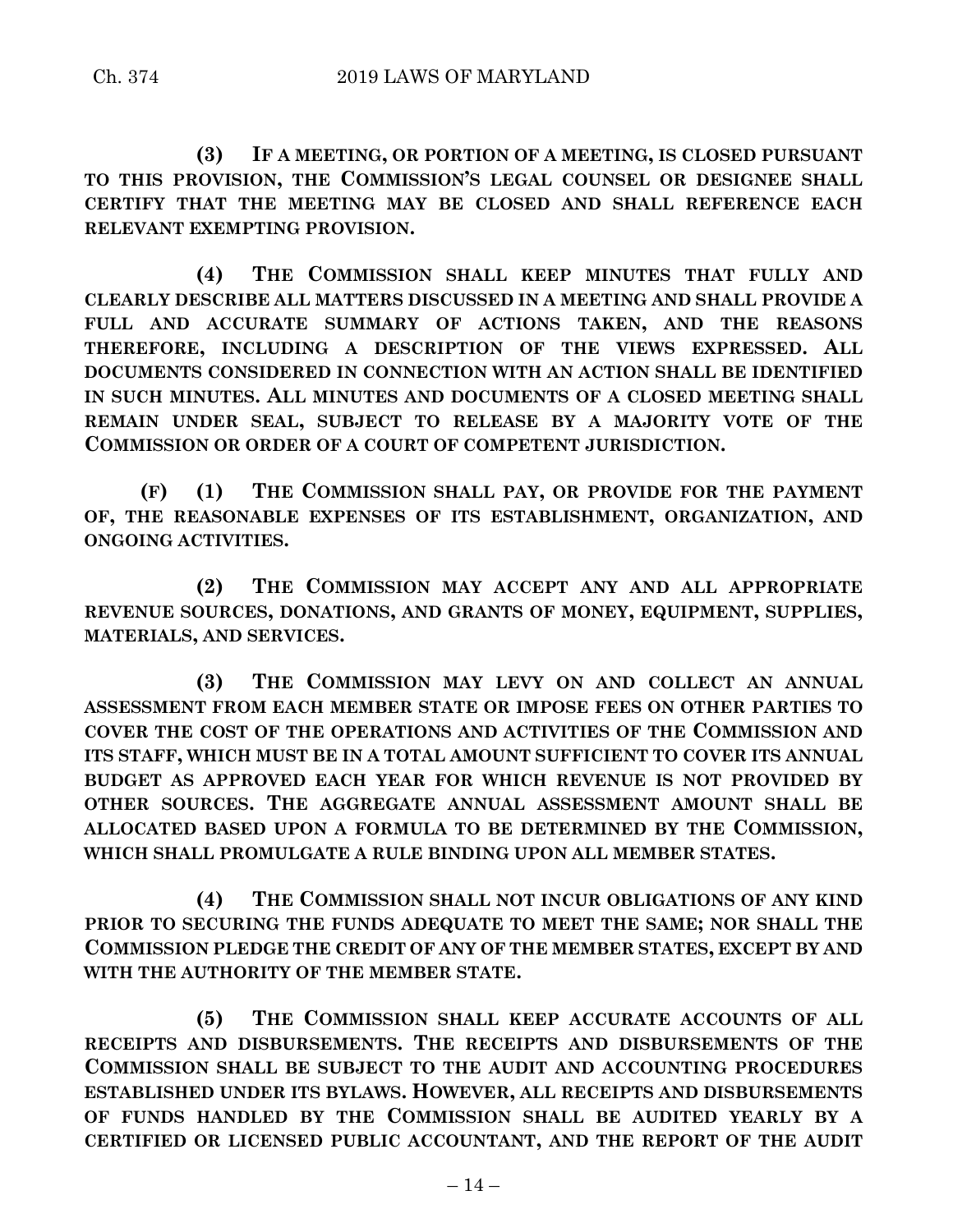**SHALL BE INCLUDED IN AND BECOME PART OF THE ANNUAL REPORT OF THE COMMISSION.**

**(G) (1) THE MEMBERS, OFFICERS, EXECUTIVE DIRECTOR, EMPLOYEES AND REPRESENTATIVES OF THE COMMISSION SHALL BE IMMUNE FROM SUIT AND LIABILITY, EITHER PERSONALLY OR IN THEIR OFFICIAL CAPACITY, FOR ANY CLAIM FOR DAMAGE TO OR LOSS OF PROPERTY OR PERSONAL INJURY OR OTHER CIVIL LIABILITY CAUSED BY OR ARISING OUT OF ANY ACTUAL OR ALLEGED ACT, ERROR OR OMISSION THAT OCCURRED, OR THAT THE PERSON AGAINST WHOM THE CLAIM IS MADE HAD A REASONABLE BASIS FOR BELIEVING OCCURRED WITHIN THE SCOPE OF COMMISSION EMPLOYMENT, DUTIES OR RESPONSIBILITIES; PROVIDED THAT NOTHING IN THIS PARAGRAPH SHALL BE CONSTRUED TO PROTECT ANY SUCH PERSON FROM SUIT AND/OR LIABILITY FOR ANY DAMAGE, LOSS, INJURY, OR LIABILITY CAUSED BY THE INTENTIONAL OR WILLFUL OR WANTON MISCONDUCT OF THAT PERSON.**

**(2) THE COMMISSION SHALL DEFEND ANY MEMBER, OFFICER, EXECUTIVE DIRECTOR, EMPLOYEE OR REPRESENTATIVE OF THE COMMISSION IN ANY CIVIL ACTION SEEKING TO IMPOSE LIABILITY ARISING OUT OF ANY ACTUAL OR ALLEGED ACT, ERROR, OR OMISSION THAT OCCURRED WITHIN THE SCOPE OF COMMISSION EMPLOYMENT, DUTIES, OR RESPONSIBILITIES, OR THAT THE PERSON AGAINST WHOM THE CLAIM IS MADE HAD A REASONABLE BASIS FOR BELIEVING OCCURRED WITHIN THE SCOPE OF COMMISSION EMPLOYMENT, DUTIES, OR RESPONSIBILITIES; PROVIDED THAT NOTHING HEREIN SHALL BE CONSTRUED TO PROHIBIT THAT PERSON FROM RETAINING HIS OR HER OWN COUNSEL; AND PROVIDED FURTHER, THAT THE ACTUAL OR ALLEGED ACT, ERROR, OR OMISSION DID NOT RESULT FROM THAT PERSON'S INTENTIONAL OR WILLFUL OR WANTON MISCONDUCT.**

**(3) THE COMMISSION SHALL INDEMNIFY AND HOLD HARMLESS ANY MEMBER, OFFICER, EXECUTIVE DIRECTOR, EMPLOYEE, OR REPRESENTATIVE OF THE COMMISSION FOR THE AMOUNT OF ANY SETTLEMENT OR JUDGMENT OBTAINED AGAINST THAT PERSON ARISING OUT OF ANY ACTUAL OR ALLEGED ACT, ERROR OR OMISSION THAT OCCURRED WITHIN THE SCOPE OF COMMISSION EMPLOYMENT, DUTIES, OR RESPONSIBILITIES, OR THAT SUCH PERSON HAD A REASONABLE BASIS FOR BELIEVING OCCURRED WITHIN THE SCOPE OF COMMISSION EMPLOYMENT, DUTIES, OR RESPONSIBILITIES, PROVIDED THAT THE ACTUAL OR ALLEGED ACT, ERROR, OR OMISSION DID NOT RESULT FROM THE INTENTIONAL OR WILLFUL OR WANTON MISCONDUCT OF THAT PERSON.**

# **SECTION 8. DATA SYSTEM**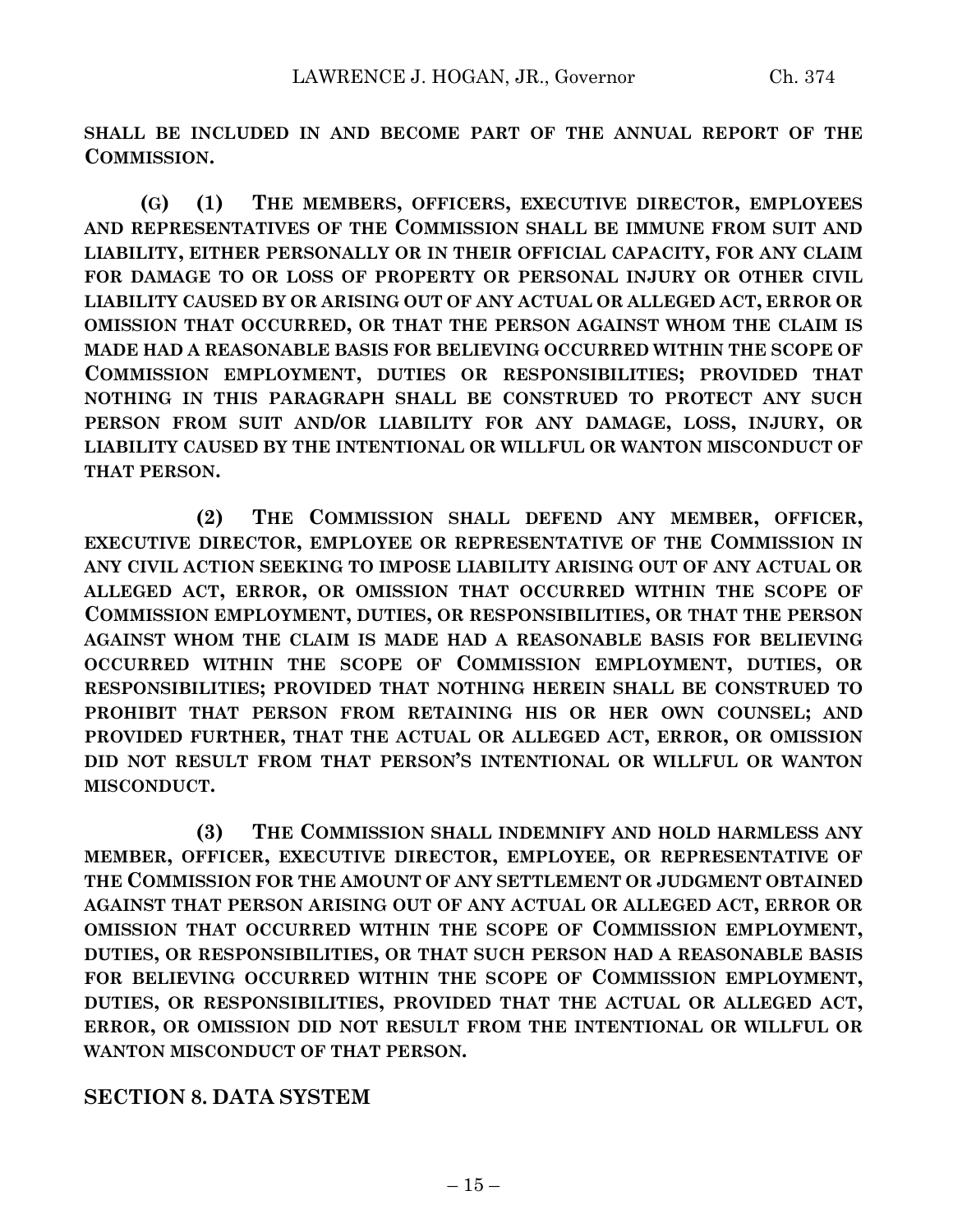**(A) THE COMMISSION SHALL PROVIDE FOR THE DEVELOPMENT, MAINTENANCE, AND UTILIZATION OF A COORDINATED DATABASE AND REPORTING SYSTEM CONTAINING LICENSURE, ADVERSE ACTION, AND INVESTIGATIVE INFORMATION ON ALL LICENSED INDIVIDUALS IN MEMBER STATES.**

**(B) NOTWITHSTANDING ANY OTHER PROVISION OF STATE LAW TO THE CONTRARY, A MEMBER STATE SHALL SUBMIT A UNIFORM DATA SET TO THE DATA SYSTEM ON ALL INDIVIDUALS TO WHOM THIS COMPACT IS APPLICABLE AS REQUIRED BY THE RULES OF THE COMMISSION, INCLUDING:**

- **(1) IDENTIFYING INFORMATION;**
- **(2) LICENSURE DATA;**
- **(3) ADVERSE ACTIONS AGAINST A LICENSE OR COMPACT PRIVILEGE;**

**(4) NONCONFIDENTIAL INFORMATION RELATED TO ALTERNATIVE PROGRAM PARTICIPATION;**

**(5) ANY DENIAL OF APPLICATION FOR LICENSURE, AND THE REASON(S) FOR SUCH DENIAL; AND** 

**(6) OTHER INFORMATION THAT MAY FACILITATE THE ADMINISTRATION OF THIS COMPACT, AS DETERMINED BY THE RULES OF THE COMMISSION.**

**(C) INVESTIGATIVE INFORMATION PERTAINING TO A LICENSEE IN ANY MEMBER STATE WILL ONLY BE AVAILABLE TO OTHER PARTY STATES.**

**(D) THE COMMISSION SHALL PROMPTLY NOTIFY ALL MEMBER STATES OF ANY ADVERSE ACTION TAKEN AGAINST A LICENSEE OR AN INDIVIDUAL APPLYING FOR A LICENSE. ADVERSE ACTION INFORMATION PERTAINING TO A LICENSEE IN ANY MEMBER STATE WILL BE AVAILABLE TO ANY OTHER MEMBER STATE.**

**(E) MEMBER STATES CONTRIBUTING INFORMATION TO THE DATA SYSTEM MAY DESIGNATE INFORMATION THAT MAY NOT BE SHARED WITH THE PUBLIC WITHOUT THE EXPRESS PERMISSION OF THE CONTRIBUTING STATE.**

**(F) ANY INFORMATION SUBMITTED TO THE DATA SYSTEM THAT IS SUBSEQUENTLY REQUIRED TO BE EXPUNGED BY THE LAWS OF THE MEMBER STATE CONTRIBUTING THE INFORMATION SHALL BE REMOVED FROM THE DATA SYSTEM.**

# **SECTION 9. RULEMAKING**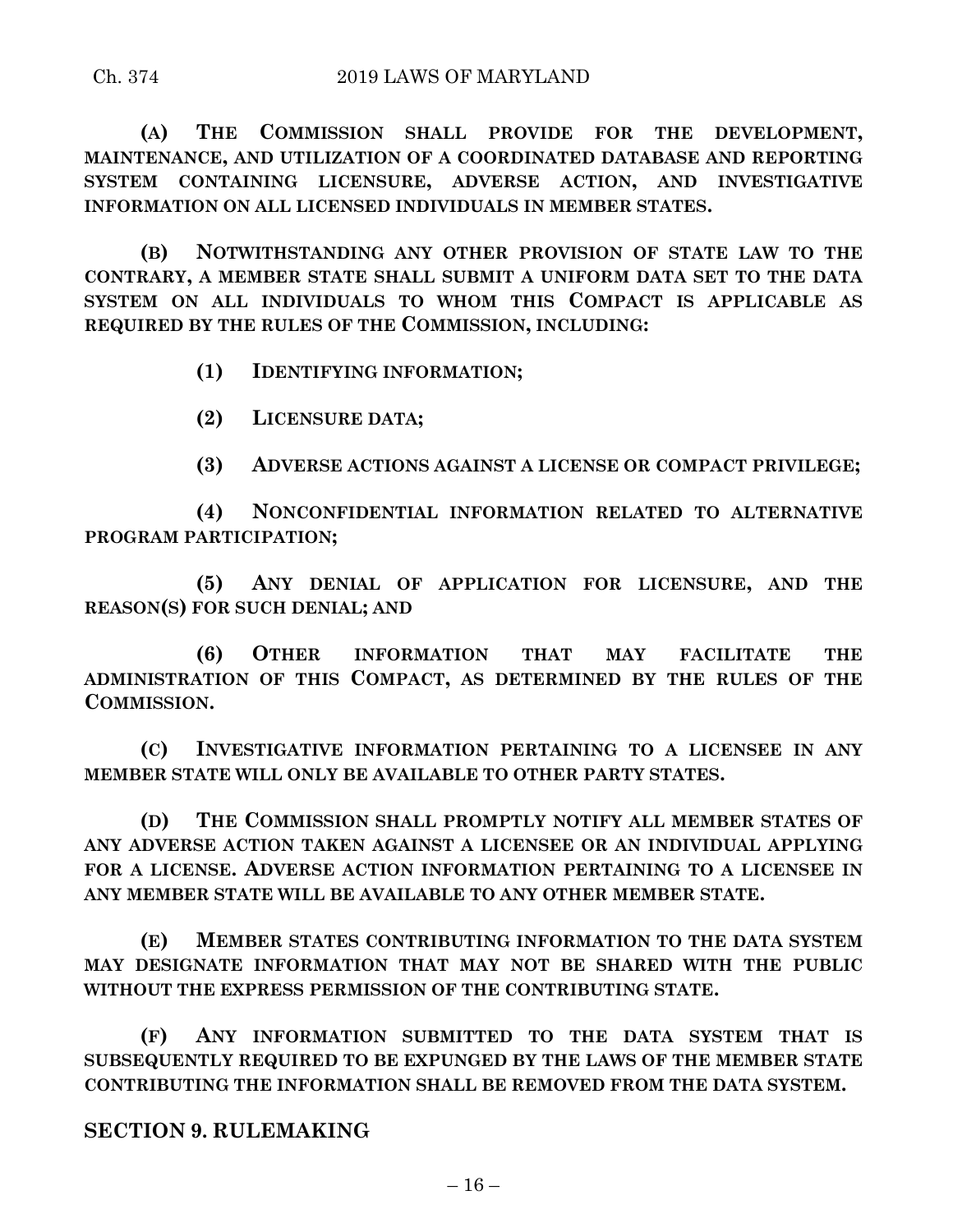**(A) THE COMMISSION SHALL EXERCISE ITS RULEMAKING POWERS PURSUANT TO THE CRITERIA SET FORTH IN THIS SECTION AND THE RULES ADOPTED THEREUNDER. RULES AND AMENDMENTS SHALL BECOME BINDING AS OF THE DATE SPECIFIED IN EACH RULE OR AMENDMENT.**

**(B) IF A MAJORITY OF THE LEGISLATURES OF THE MEMBER STATES REJECTS A RULE, BY ENACTMENT OF A STATUTE OR RESOLUTION IN THE SAME MANNER USED TO ADOPT THE COMPACT WITHIN 4 YEARS OF THE DATE OF ADOPTION OF THE RULE, THEN SUCH RULE SHALL HAVE NO FURTHER FORCE AND EFFECT IN ANY MEMBER STATE.**

**(C) RULES OR AMENDMENTS TO THE RULES SHALL BE ADOPTED AT A REGULAR OR SPECIAL MEETING OF THE COMMISSION.**

**(D) PRIOR TO PROMULGATION AND ADOPTION OF A FINAL RULE OR RULES BY THE COMMISSION, AND AT LEAST 30 DAYS IN ADVANCE OF THE MEETING AT WHICH THE RULE WILL BE CONSIDERED AND VOTED UPON, THE COMMISSION SHALL FILE A NOTICE OF PROPOSED RULEMAKING ON THE WEBSITE OF:**

**(I) THE COMMISSION OR OTHER PUBLICLY ACCESSIBLE PLATFORM;**

**(II) EACH MEMBER STATE PHYSICAL THERAPY LICENSING BOARD OR OTHER PUBLICLY ACCESSIBLE PLATFORM OR THE PUBLICATION IN WHICH EACH STATE WOULD OTHERWISE PUBLISH PROPOSED RULES.**

**(E) THE NOTICE OF PROPOSED RULEMAKING SHALL INCLUDE:**

**AND**

**(1) THE PROPOSED TIME, DATE, AND LOCATION OF THE MEETING IN WHICH THE RULE WILL BE CONSIDERED AND VOTED UPON;**

**(2) THE TEXT OF THE PROPOSED RULE OR AMENDMENT AND THE REASON FOR THE PROPOSED RULE;**

**(3) A REQUEST FOR COMMENTS ON THE PROPOSED RULE FROM ANY INTERESTED PERSON; AND** 

**(4) THE MANNER IN WHICH INTERESTED PERSONS MAY SUBMIT NOTICE TO THE COMMISSION OF THEIR INTENTION TO ATTEND THE PUBLIC HEARING AND ANY WRITTEN COMMENTS.**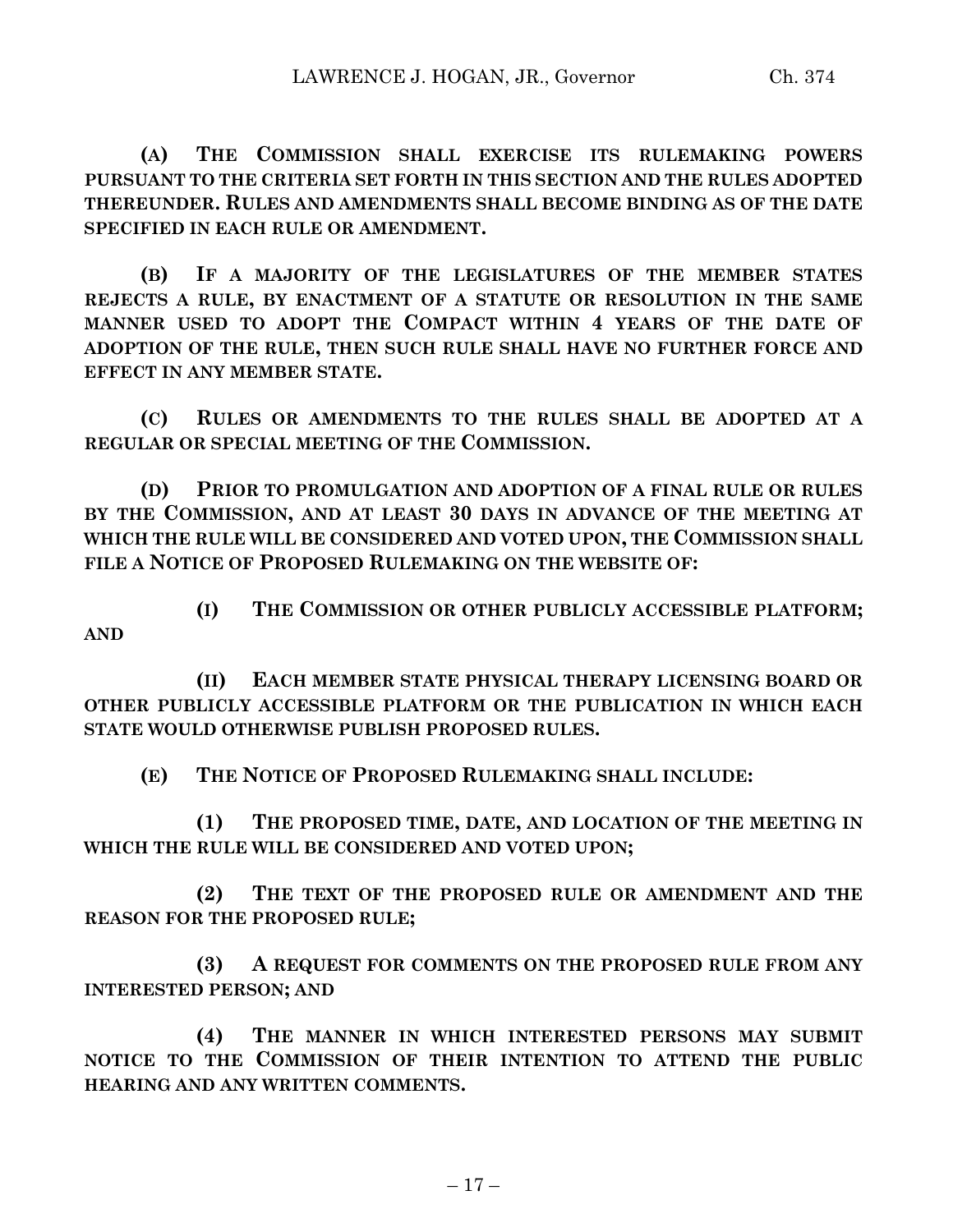**(F) PRIOR TO ADOPTION OF A PROPOSED RULE, THE COMMISSION SHALL ALLOW PERSONS TO SUBMIT WRITTEN DATA, FACTS, OPINIONS, AND ARGUMENTS, WHICH SHALL BE MADE AVAILABLE TO THE PUBLIC.**

**(G) THE COMMISSION SHALL GRANT AN OPPORTUNITY FOR A PUBLIC HEARING BEFORE IT ADOPTS A RULE OR AMENDMENT IF A HEARING IS REQUESTED BY:**

**(1) AT LEAST 25 PERSONS;**

**(2) A STATE OR FEDERAL GOVERNMENTAL SUBDIVISION OR AGENCY;**

**OR** 

**(3) AN ASSOCIATION HAVING AT LEAST 25 MEMBERS.**

**(H) IF A HEARING IS HELD ON THE PROPOSED RULE OR AMENDMENT, THE COMMISSION SHALL PUBLISH THE PLACE, TIME, AND DATE OF THE SCHEDULED PUBLIC HEARING. IF THE HEARING IS HELD VIA ELECTRONIC MEANS, THE COMMISSION SHALL PUBLISH THE MECHANISM FOR ACCESS TO THE ELECTRONIC HEARING.**

**(1) ALL PERSONS WISHING TO BE HEARD AT THE HEARING SHALL NOTIFY THE EXECUTIVE DIRECTOR OF THE COMMISSION OR OTHER DESIGNATED MEMBER IN WRITING OF THEIR DESIRE TO APPEAR AND TESTIFY AT THE HEARING NOT LESS THAN 5 BUSINESS DAYS BEFORE THE SCHEDULED DATE OF THE HEARING.**

**(2) HEARINGS SHALL BE CONDUCTED IN A MANNER PROVIDING EACH PERSON WHO WISHES TO COMMENT A FAIR AND REASONABLE OPPORTUNITY TO COMMENT ORALLY OR IN WRITING.**

**(3) ALL HEARINGS WILL BE RECORDED. A COPY OF THE RECORDING WILL BE MADE AVAILABLE ON REQUEST.**

**(4) NOTHING IN THIS SECTION SHALL BE CONSTRUED AS REQUIRING A SEPARATE HEARING ON EACH RULE. RULES MAY BE GROUPED FOR THE CONVENIENCE OF THE COMMISSION AT HEARINGS REQUIRED BY THIS SECTION.**

**(I) FOLLOWING THE SCHEDULED HEARING DATE, OR BY THE CLOSE OF BUSINESS ON THE SCHEDULED HEARING DATE IF THE HEARING WAS NOT HELD, THE COMMISSION SHALL CONSIDER ALL WRITTEN AND ORAL COMMENTS RECEIVED.**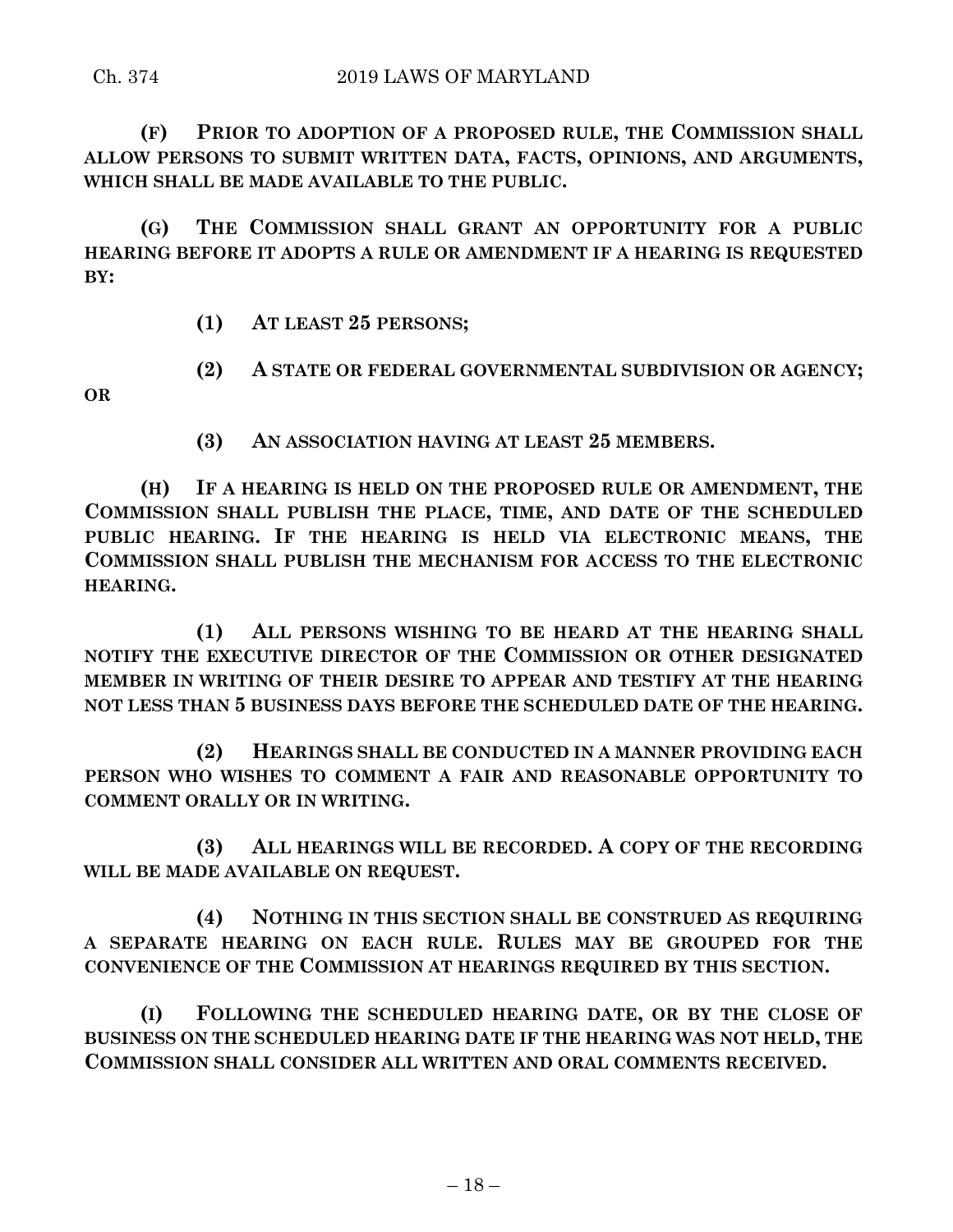**(J) IF NO WRITTEN NOTICE OF INTENT TO ATTEND THE PUBLIC HEARING BY INTERESTED PARTIES IS RECEIVED, THE COMMISSION MAY PROCEED WITH PROMULGATION OF THE PROPOSED RULE WITHOUT A PUBLIC HEARING.**

**(K) THE COMMISSION SHALL, BY MAJORITY VOTE OF ALL MEMBERS, TAKE FINAL ACTION ON THE PROPOSED RULE AND SHALL DETERMINE THE EFFECTIVE DATE OF THE RULE, IF ANY, BASED ON THE RULEMAKING RECORD AND THE FULL TEXT OF THE RULE.**

**(L) UPON DETERMINATION THAT AN EMERGENCY EXISTS, THE COMMISSION MAY CONSIDER AND ADOPT AN EMERGENCY RULE WITHOUT PRIOR NOTICE, OPPORTUNITY FOR COMMENT, OR HEARING, PROVIDED THAT THE USUAL RULEMAKING PROCEDURES PROVIDED IN THE COMPACT AND IN THIS SECTION SHALL BE RETROACTIVELY APPLIED TO THE RULE AS SOON AS REASONABLY POSSIBLE, IN NO EVENT LATER THAN 90 DAYS AFTER THE EFFECTIVE DATE OF THE RULE. FOR THE PURPOSES OF THIS PROVISION, AN EMERGENCY RULE IS ONE THAT MUST BE ADOPTED IMMEDIATELY IN ORDER TO:**

**(1) MEET AN IMMINENT THREAT TO PUBLIC HEALTH, SAFETY, OR WELFARE;**

**(2) PREVENT A LOSS OF COMMISSION OR MEMBER STATE FUNDS;**

**(3) MEET A DEADLINE FOR THE PROMULGATION OF AN ADMINISTRATIVE RULE THAT IS ESTABLISHED BY FEDERAL LAW OR RULE; OR** 

**(4) PROTECT PUBLIC HEALTH AND SAFETY.**

**(M) THE COMMISSION OR AN AUTHORIZED COMMITTEE OF THE COMMISSION MAY DIRECT REVISIONS TO A PREVIOUSLY ADOPTED RULE OR AMENDMENT FOR PURPOSES OF CORRECTING TYPOGRAPHICAL ERRORS, ERRORS IN FORMAT, ERRORS IN CONSISTENCY, OR GRAMMATICAL ERRORS. PUBLIC NOTICE OF ANY REVISIONS SHALL BE POSTED ON THE WEBSITE OF THE COMMISSION. THE REVISION SHALL BE SUBJECT TO CHALLENGE BY ANY PERSON FOR A PERIOD OF 30 DAYS AFTER POSTING. THE REVISION MAY BE CHALLENGED ONLY ON GROUNDS THAT THE REVISION RESULTS IN A MATERIAL CHANGE TO A RULE. A CHALLENGE SHALL BE MADE IN WRITING, AND DELIVERED TO THE CHAIR OF THE COMMISSION PRIOR TO THE END OF THE NOTICE PERIOD. IF NO CHALLENGE IS MADE, THE REVISION WILL TAKE EFFECT WITHOUT FURTHER ACTION. IF THE REVISION IS CHALLENGED, THE REVISION MAY NOT TAKE EFFECT WITHOUT THE APPROVAL OF THE COMMISSION.**

**SECTION 10. OVERSIGHT, DISPUTE RESOLUTION, AND ENFORCEMENT**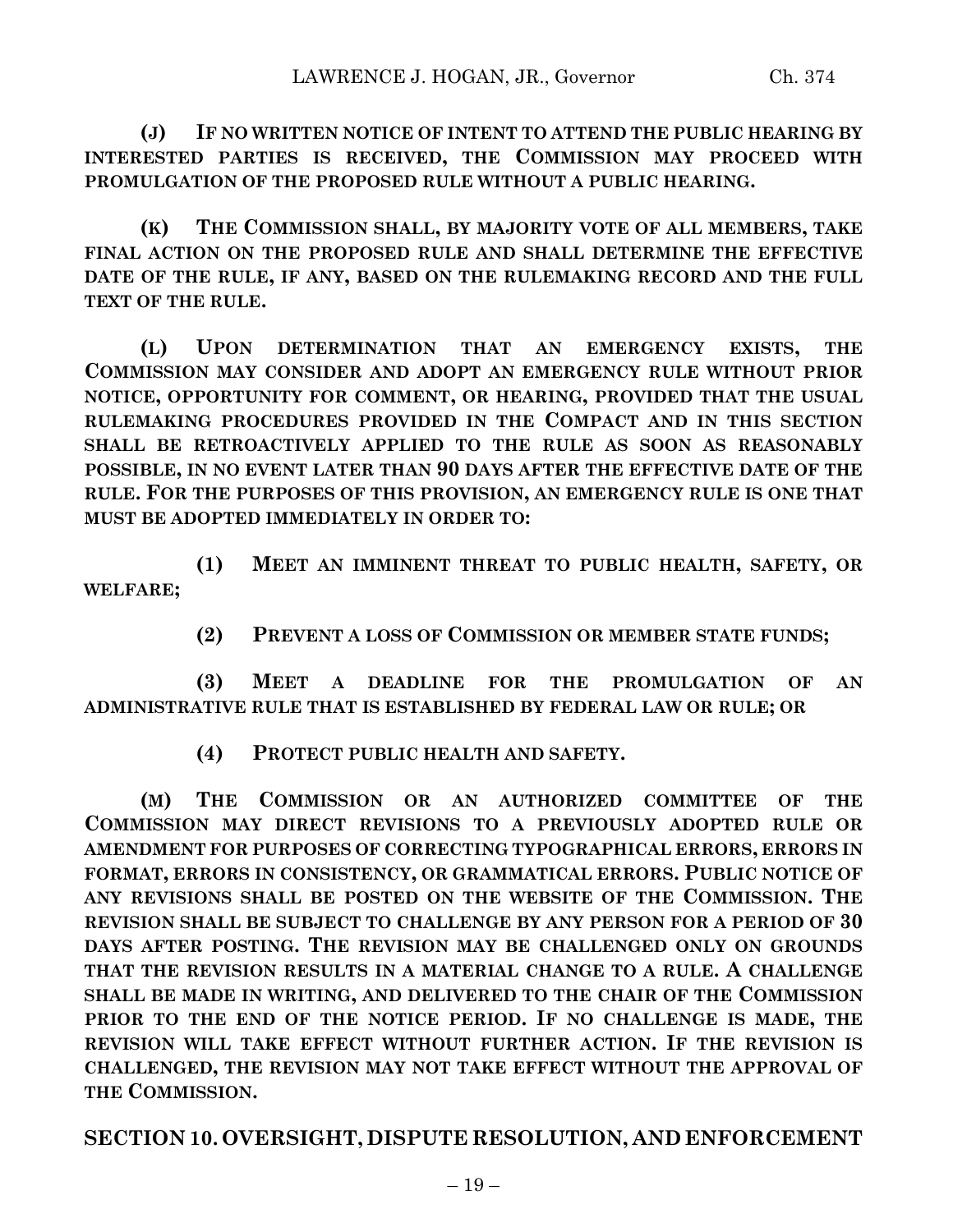**(A) (1) THE EXECUTIVE, LEGISLATIVE, AND JUDICIAL BRANCHES OF STATE GOVERNMENT IN EACH MEMBER STATE SHALL ENFORCE THIS COMPACT AND TAKE ALL ACTIONS NECESSARY AND APPROPRIATE TO EFFECTUATE THE COMPACT'S PURPOSES AND INTENT. THE PROVISIONS OF THIS COMPACT AND THE RULES PROMULGATED HEREUNDER SHALL HAVE STANDING AS STATUTORY LAW.**

**(2) ALL COURTS SHALL TAKE JUDICIAL NOTICE OF THE COMPACT AND THE RULES IN ANY JUDICIAL OR ADMINISTRATIVE PROCEEDING IN A MEMBER STATE PERTAINING TO THE SUBJECT MATTER OF THIS COMPACT WHICH MAY AFFECT THE POWERS, RESPONSIBILITIES OR ACTIONS OF THE COMMISSION.**

**(3) THE COMMISSION SHALL BE ENTITLED TO RECEIVE SERVICE OF PROCESS IN ANY SUCH PROCEEDING, AND SHALL HAVE STANDING TO INTERVENE IN SUCH A PROCEEDING FOR ALL PURPOSES. FAILURE TO PROVIDE SERVICE OF PROCESS TO THE COMMISSION SHALL RENDER A JUDGMENT OR ORDER VOID AS TO THE COMMISSION, THIS COMPACT, OR PROMULGATED RULES.**

**(B) (1) IF THE COMMISSION DETERMINES THAT A MEMBER STATE HAS DEFAULTED IN THE PERFORMANCE OF ITS OBLIGATIONS OR RESPONSIBILITIES UNDER THIS COMPACT OR THE PROMULGATED RULES, THE COMMISSION SHALL:**

**(I) PROVIDE WRITTEN NOTICE TO THE DEFAULTING STATE AND OTHER MEMBER STATES OF THE NATURE OF THE DEFAULT, THE PROPOSED MEANS OF CURING THE DEFAULT AND/OR ANY OTHER ACTION TO BE TAKEN BY THE COMMISSION; AND** 

**(II) PROVIDE REMEDIAL TRAINING AND SPECIFIC TECHNICAL ASSISTANCE REGARDING THE DEFAULT.**

**(2) IF A STATE IN DEFAULT FAILS TO CURE THE DEFAULT, THE DEFAULTING STATE MAY BE TERMINATED FROM THE COMPACT UPON AN AFFIRMATIVE VOTE OF A MAJORITY OF THE MEMBER STATES, AND ALL RIGHTS, PRIVILEGES AND BENEFITS CONFERRED BY THIS COMPACT MAY BE TERMINATED ON THE EFFECTIVE DATE OF TERMINATION. A CURE OF THE DEFAULT DOES NOT RELIEVE THE OFFENDING STATE OF OBLIGATIONS OR LIABILITIES INCURRED DURING THE PERIOD OF DEFAULT.**

**(3) TERMINATION OF MEMBERSHIP IN THE COMPACT SHALL BE IMPOSED ONLY AFTER ALL OTHER MEANS OF SECURING COMPLIANCE HAVE BEEN EXHAUSTED. NOTICE OF INTENT TO SUSPEND OR TERMINATE SHALL BE GIVEN BY THE COMMISSION TO THE GOVERNOR, THE MAJORITY AND MINORITY LEADERS OF THE DEFAULTING STATE'S LEGISLATURE, AND EACH OF THE MEMBER STATES.**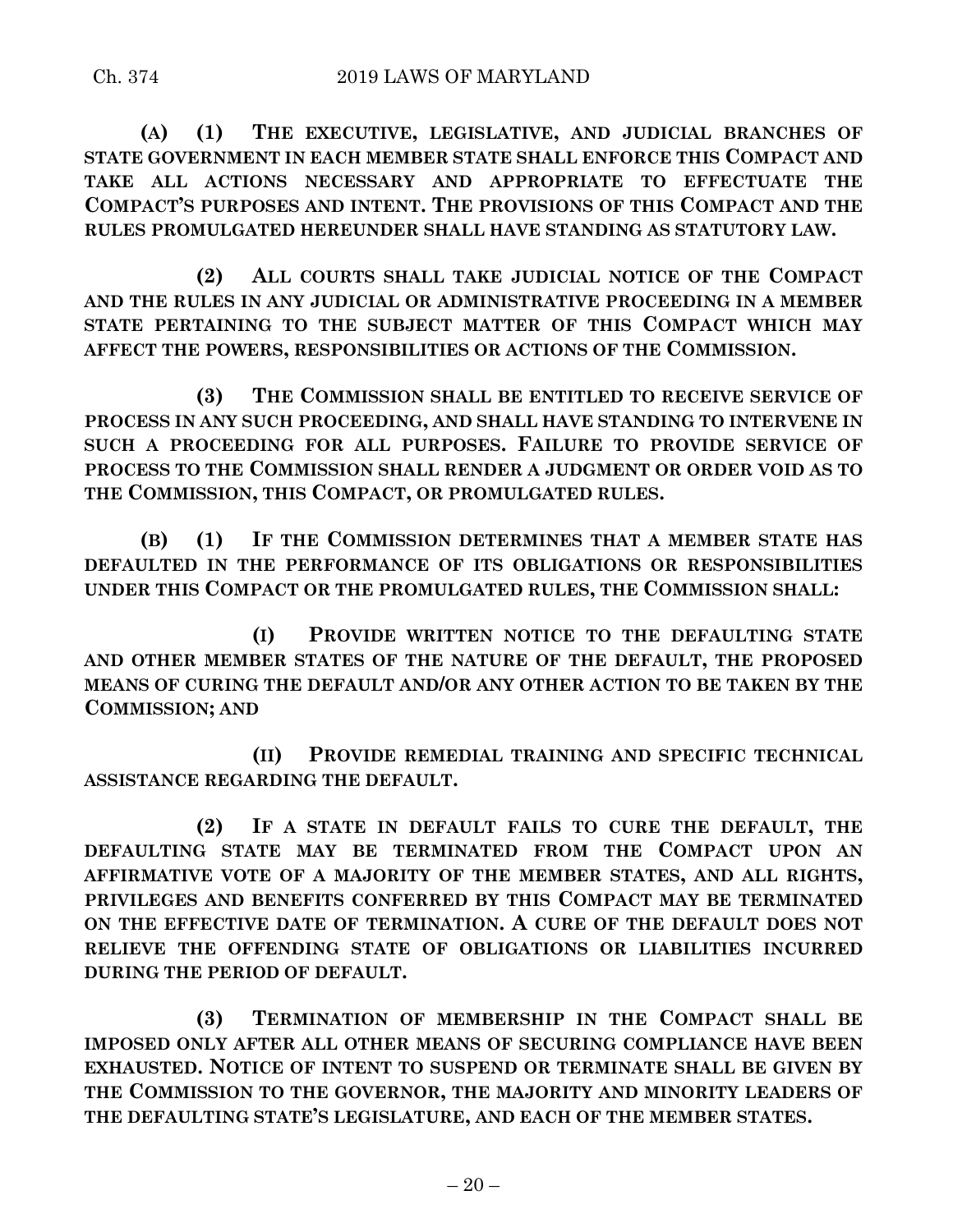**(4) A STATE THAT HAS BEEN TERMINATED IS RESPONSIBLE FOR ALL ASSESSMENTS, OBLIGATIONS, AND LIABILITIES INCURRED THROUGH THE EFFECTIVE DATE OF TERMINATION, INCLUDING OBLIGATIONS THAT EXTEND BEYOND THE EFFECTIVE DATE OF TERMINATION.**

**(5) THE COMMISSION SHALL NOT BEAR ANY COSTS RELATED TO A STATE THAT IS FOUND TO BE IN DEFAULT OR THAT HAS BEEN TERMINATED FROM THE COMPACT, UNLESS AGREED UPON IN WRITING BETWEEN THE COMMISSION AND THE DEFAULTING STATE.**

**(6) THE DEFAULTING STATE MAY APPEAL THE ACTION OF THE COMMISSION BY PETITIONING THE U.S. DISTRICT COURT FOR THE DISTRICT OF COLUMBIA OR THE FEDERAL DISTRICT WHERE THE COMMISSION HAS ITS PRINCIPAL OFFICES. THE PREVAILING MEMBER SHALL BE AWARDED ALL COSTS OF SUCH LITIGATION, INCLUDING REASONABLE ATTORNEY'S FEES.**

**(C) (1) UPON REQUEST BY A MEMBER STATE, THE COMMISSION SHALL ATTEMPT TO RESOLVE DISPUTES RELATED TO THE COMPACT THAT ARISE AMONG MEMBER STATES AND BETWEEN MEMBER AND NONMEMBER STATES.**

**(2) THE COMMISSION SHALL PROMULGATE A RULE PROVIDING FOR BOTH MEDIATION AND BINDING DISPUTE RESOLUTION FOR DISPUTES AS APPROPRIATE.**

**(D) (1) THE COMMISSION, IN THE REASONABLE EXERCISE OF ITS DISCRETION, SHALL ENFORCE THE PROVISIONS AND RULES OF THIS COMPACT.**

**(2) BY MAJORITY VOTE, THE COMMISSION MAY INITIATE LEGAL ACTION IN THE UNITED STATES DISTRICT COURT FOR THE DISTRICT OF COLUMBIA OR THE FEDERAL DISTRICT WHERE THE COMMISSION HAS ITS PRINCIPAL OFFICES AGAINST A MEMBER STATE IN DEFAULT TO ENFORCE COMPLIANCE WITH THE PROVISIONS OF THE COMPACT AND ITS PROMULGATED RULES AND BYLAWS. THE RELIEF SOUGHT MAY INCLUDE BOTH INJUNCTIVE RELIEF AND DAMAGES. IN THE EVENT JUDICIAL ENFORCEMENT IS NECESSARY, THE PREVAILING MEMBER SHALL BE AWARDED ALL COSTS OF SUCH LITIGATION, INCLUDING REASONABLE ATTORNEY'S FEES.**

**(3) THE REMEDIES HEREIN SHALL NOT BE THE EXCLUSIVE REMEDIES OF THE COMMISSION. THE COMMISSION MAY PURSUE ANY OTHER REMEDIES AVAILABLE UNDER FEDERAL OR STATE LAW.**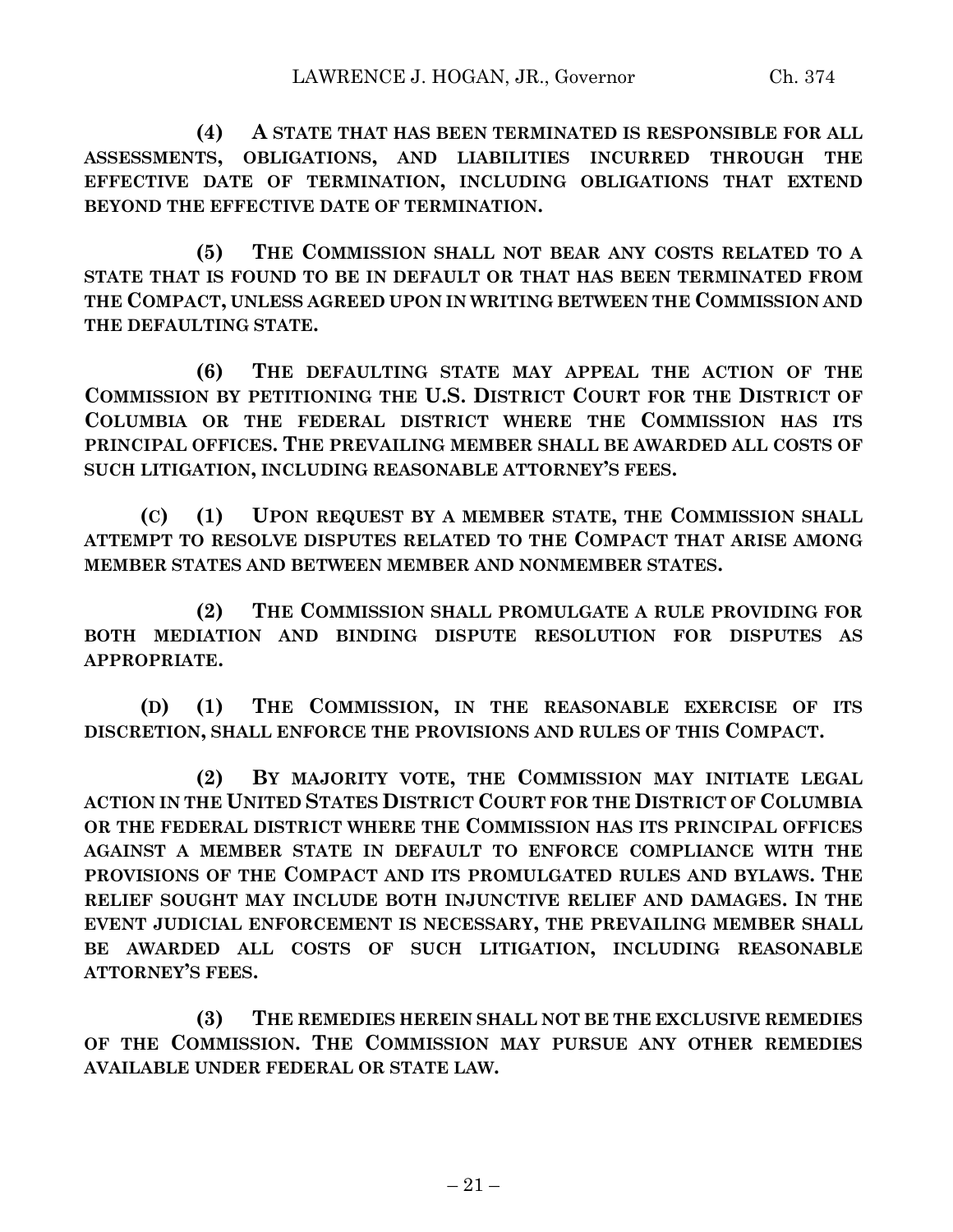# **SECTION 11. DATE OF IMPLEMENTATION OF THE INTERSTATE COMMISSION FOR PHYSICAL THERAPY PRACTICE AND ASSOCIATED RULES, WITHDRAWAL, AND AMENDMENT**

**(A) THE COMPACT SHALL COME INTO EFFECT ON THE DATE ON WHICH THE COMPACT STATUTE IS ENACTED INTO LAW IN THE TENTH MEMBER STATE. THE PROVISIONS, WHICH BECOME EFFECTIVE AT THAT TIME, SHALL BE LIMITED TO THE POWERS GRANTED TO THE COMMISSION RELATING TO ASSEMBLY AND THE PROMULGATION OF RULES. THEREAFTER, THE COMMISSION SHALL MEET AND EXERCISE RULEMAKING POWERS NECESSARY TO THE IMPLEMENTATION AND ADMINISTRATION OF THE COMPACT.**

**(B) ANY STATE THAT JOINS THE COMPACT SUBSEQUENT TO THE COMMISSION'S INITIAL ADOPTION OF THE RULES SHALL BE SUBJECT TO THE RULES AS THEY EXIST ON THE DATE ON WHICH THE COMPACT BECOMES LAW IN THAT STATE. ANY RULE THAT HAS BEEN PREVIOUSLY ADOPTED BY THE COMMISSION SHALL HAVE THE FULL FORCE AND EFFECT OF LAW ON THE DAY THE COMPACT BECOMES LAW IN THAT STATE.**

**(C) ANY MEMBER STATE MAY WITHDRAW FROM THIS COMPACT BY ENACTING A STATUTE REPEALING THE SAME.**

**(1) A MEMBER STATE'S WITHDRAWAL SHALL NOT TAKE EFFECT UNTIL 6 MONTHS AFTER ENACTMENT OF THE REPEALING STATUTE.**

**(2) WITHDRAWAL SHALL NOT AFFECT THE CONTINUING REQUIREMENT OF THE WITHDRAWING STATE'S PHYSICAL THERAPY LICENSING BOARD TO COMPLY WITH THE INVESTIGATIVE AND ADVERSE ACTION REPORTING REQUIREMENTS OF THIS ACT PRIOR TO THE EFFECTIVE DATE OF WITHDRAWAL.**

**(D) NOTHING CONTAINED IN THIS COMPACT SHALL BE CONSTRUED TO INVALIDATE OR PREVENT ANY PHYSICAL THERAPY LICENSURE AGREEMENT OR OTHER COOPERATIVE ARRANGEMENT BETWEEN A MEMBER STATE AND A NON–MEMBER STATE THAT DOES NOT CONFLICT WITH THE PROVISIONS OF THIS COMPACT.**

**(E) THIS COMPACT MAY BE AMENDED BY THE MEMBER STATES. NO AMENDMENT TO THIS COMPACT SHALL BECOME EFFECTIVE AND BINDING UPON ANY MEMBER STATE UNTIL IT IS ENACTED INTO THE LAWS OF ALL MEMBER STATES.**

# **SECTION 12. CONSTRUCTION AND SEVERABILITY**